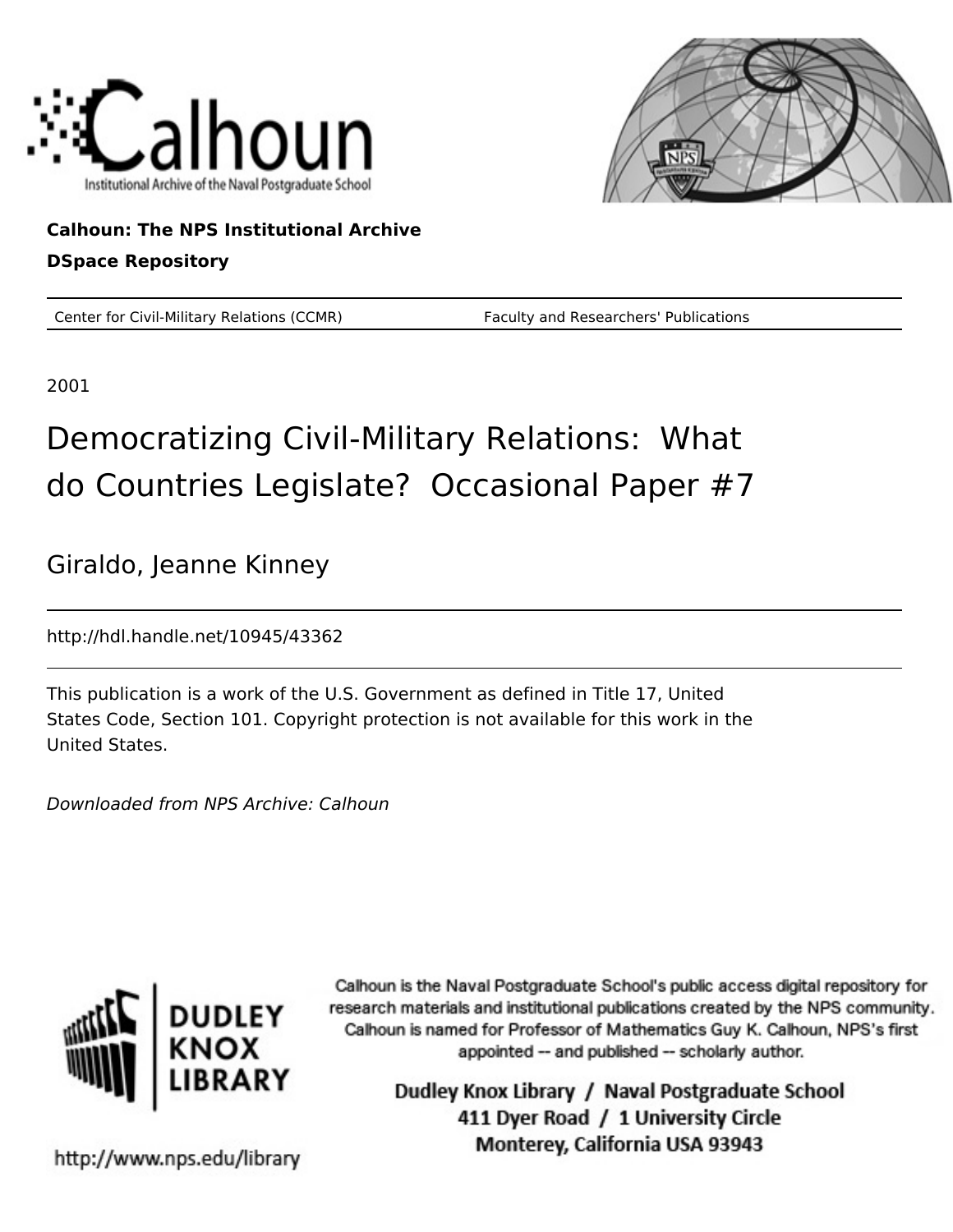



## **THE CENTER FOR CIVIL-MILITARY RELATIONS NAVAL POSTGRADUATE SCHOOL MONTEREY, CALIFORNIA**

**Occasional Paper # 7**

# **DEMOCRATIZING CIVIL-MILITARY RELATIONS: WHAT DO COUNTRIES LEGISLATE?**

**Jeanne Kinney Giraldo June 2001**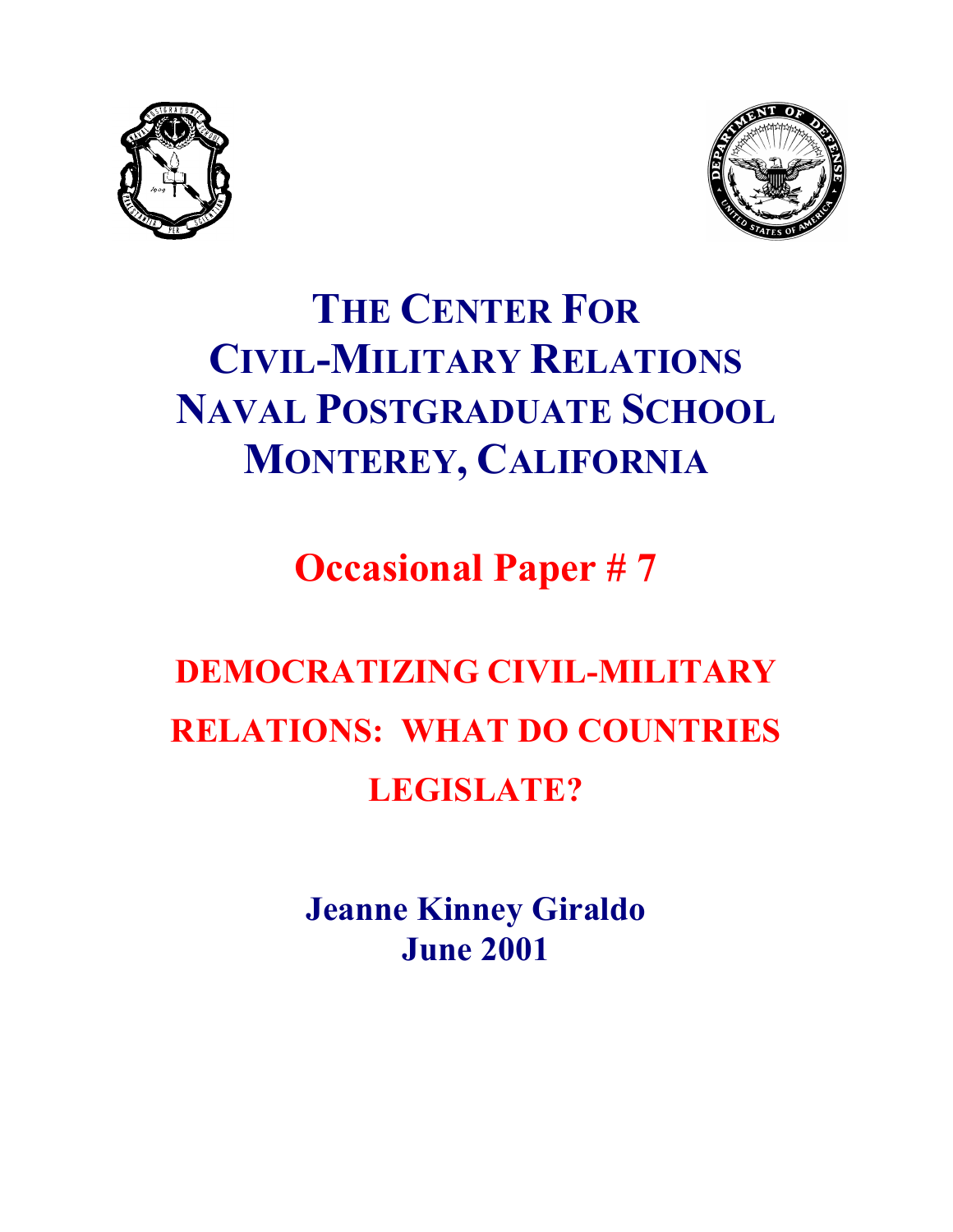The U.S. Agency for International Development (USAID) sponsored the research in this report under agreement AEP-A-00-98-00014-00, which established the Partnership for Democratic Governance and Security. The Partnership for Democratic Governance and Security (PDGS) conducts programs to strengthen the capacity of civilians to provide leadership in defense management, policymaking and analysis. The PDGS conducts its programs in cooperation with local legislatures, political parties, civic organizations, academic institutions, media and the civilian elements of the defense establishment.

The PDGS is funded principally through a cooperative agreement with the United States Agency for International Development. Its membership consists of the following four organizations from Argentina, the Philippines, and the United States. These are the National Democratic Institute (NDI); the Center for Civil-Military Relations (CCMR); the Seguridad Estratégica Regional en el 2000 (SER en el 2000); the Institute for Strategic and Development Studies (ISDS).

The views expressed in this publication are those of the author and do not reflect the official policy or position of the Department of Defense of the United States Government.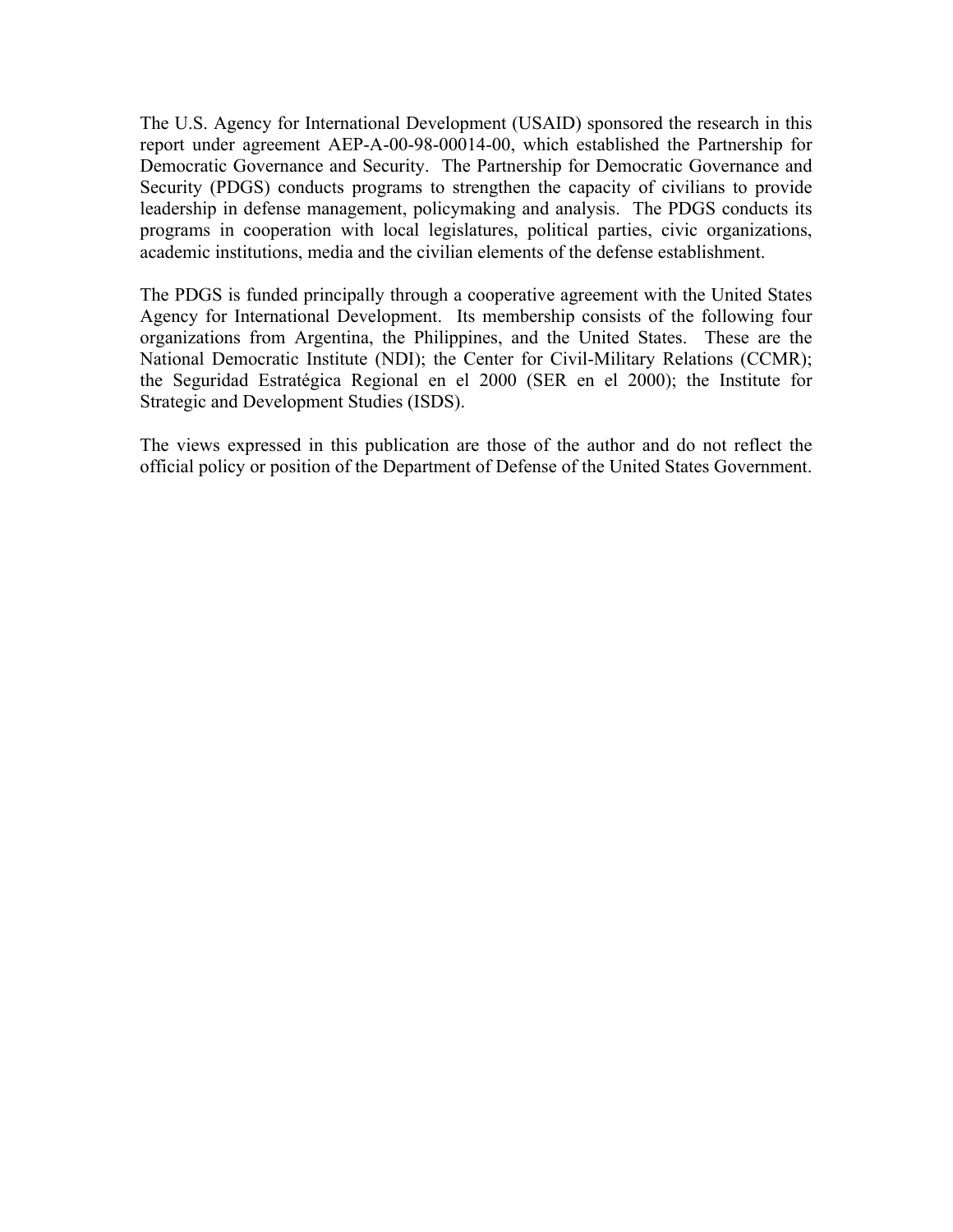### **The Center for Civil-Military Relations**

The Center for Civil-Military Relations at the Naval Post-Graduate School (CCMR, Monterey, CA) is an implementing organization of the U.S. Department of Defense's Expanded-International Military Education and Training Program and has amassed both scholarly and practical expertise educating civilian and military defense professionals from more than 40 countries. CCMR was established in 1994 and is sponsored by the Defense Security Cooperation Agency (DSCA). CCMR conducts civil-military relations programs designed primarily for military officers, civilian officials, legislators, and nongovernment personnel. These programs include courses designed to be taught both in residence at NPS and in a Mobile Education Team (MET) format, depending upon requirements. Three programs offered by CCMR include the MET, the Masters Degree in International Security and Civil-Military Relations, and the Executive Program in Civil-Military Relations.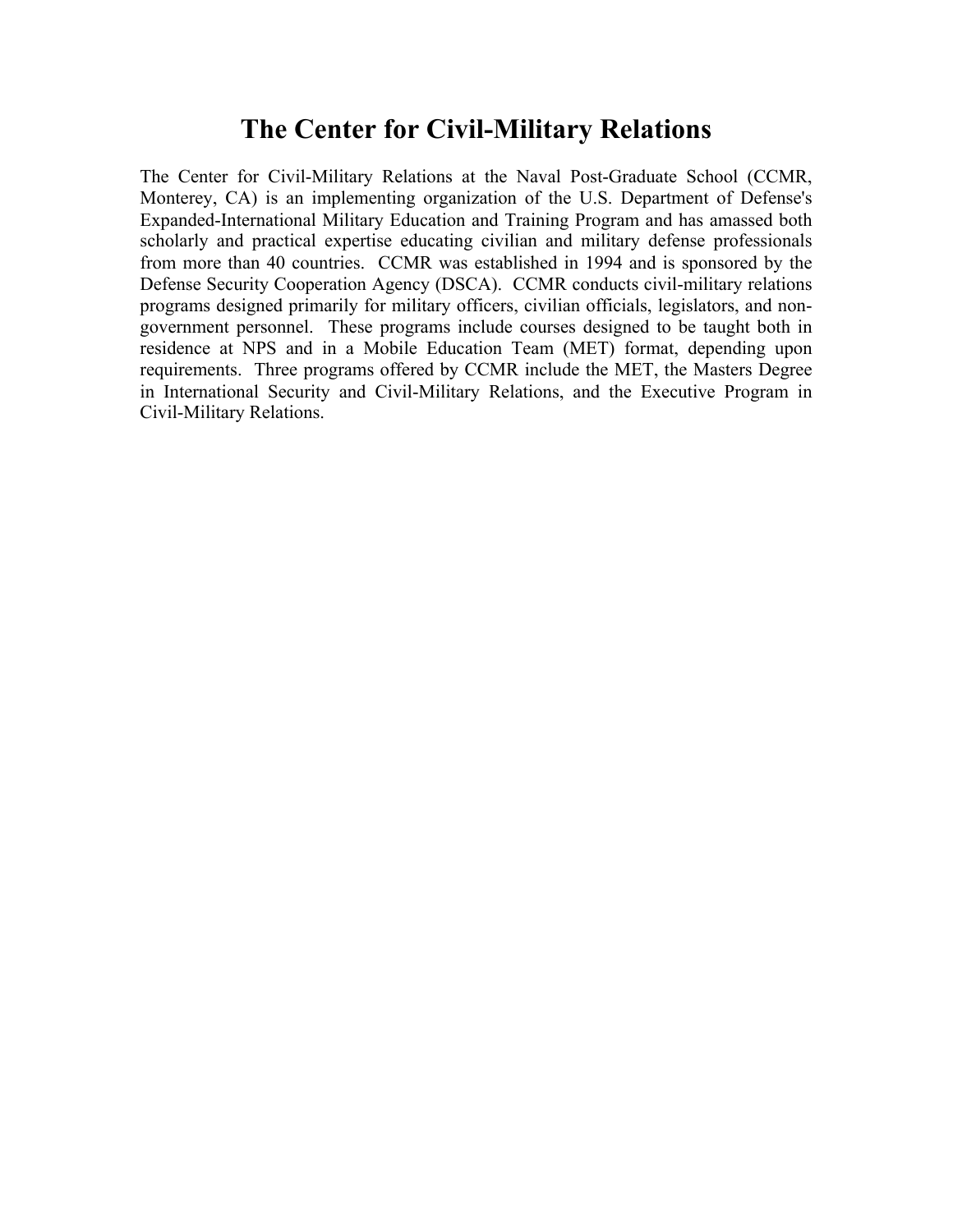## **Jeanne Kinney Giraldo**

Jeanne Giraldo is Visiting Instructor in the Department of National Security Affairs at the U.S. Naval Postgraduate School. She earned her Bachelor's degree in Politics from Princeton University and her Master's degree in Government from Harvard University, where she is currently completing her Ph.D. Before coming to NPS, she conducted extensive research on the transition to democracy in Chile, working there as an ITT Scholar in 1989-90 and returning as a Tinker scholar in 1992, 1996, and 1998. She has also worked as a consultant to the Inter-American Dialogue. Her current research focuses on coalition politics in Chile, changes in political representation in Latin America (based in part on a survey administered to congressional representatives in Argentina, Brazil, and Chile), counterdrug/ counterinsurgency efforts in Colombia, and civil-military relations.

Publications include "Development and Democracy in Chile: Finance Minister Alejandro Foxley and the Concertación's Project for the 1990s" in Jorge I. Domínguez, ed., *Technopols: Freeing Politics and Markets in Latin America in the 1990s; and "Parties,* Institutions, and Market Reforms in Constructing Democracies" (with Jorge Domínguez) in Jorge I. Domínguez and Abraham F. Lowenthal, eds., *Constructing Democratic Governance: Latin America and the Caribbean in the 1990s - Themes and Issues*. Most recently, she has written a trilogy of papers on civil-military relations for the Partnership for Democratic Governance and Security: *Democratizing Civil-Military Relations: What do Countries Legislate?*, *Legislative Control of the Military: The Comparative Experience*, and *Defense Budgets and Civilian Oversight*. Professor Giraldo teaches courses on comparative politics, politics and security in Latin America, and research design.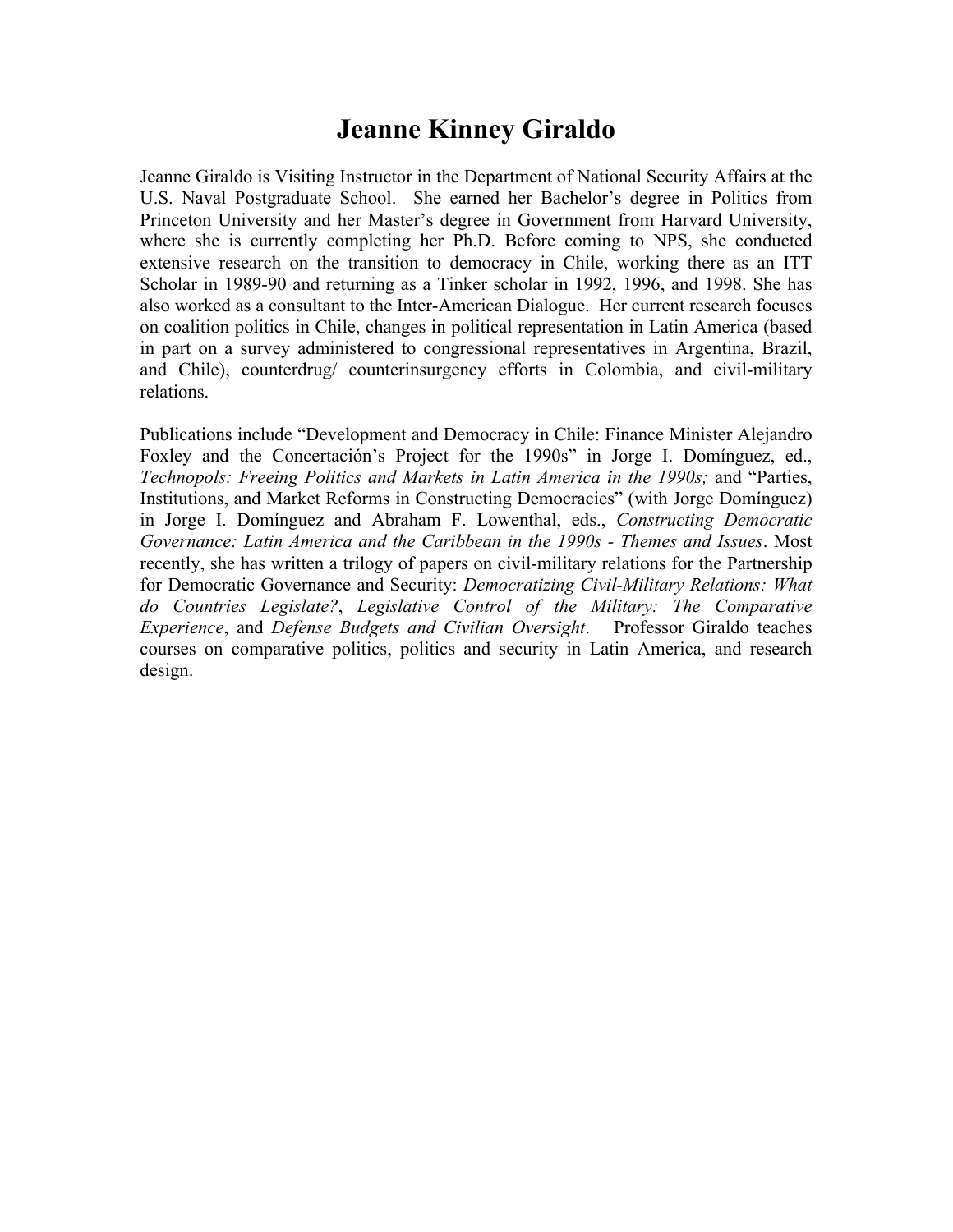## **DEMOCRATIZING CIVIL-MILITARY RELATIONS: WHAT DO COUNTRIES LEGISLATE?**

#### **Jeanne Kinney Giraldo**

After a transition away from authoritarianism, one of the central challenges facing new democratic elites is redefining civil-military relations. Among other things, this means writing or revising constitutions and laws that regulate the roles, rights, and obligations of the military so that they conform to the basic democratic principles of accountability to democratically elected leaders and respect for civil liberties.<sup>1</sup> Under the preceding non-democratic regimes, militaries were often accustomed to acting in ways that violated these principles, by operating autonomously within the defense arena, playing an important role in non-defense areas, and participating in regime violations of human rights.<sup>2</sup> Although writing new laws designed to modify this behavior will not automatically lead to a change, it is a necessary first step.

This paper identifies some of the most important areas of legislation that need reform during a transition to democracy in order to establish the authority of civilian

 $1$  This paper addresses all legal measures that govern civil-military relations, ranging from articles of the constitution to presidential and ministerial decrees. The permanency of such measures varies from country to country, but in general *constitutional provisions* have the most staying power since they usually require an unusual majority for amendment. *Organic laws or constitutive laws* describe how organs of the state will be constituted and have a semi-constitutional character, frequently requiring a larger majority for reform than ordinary legislation but a lower quorum than constitutional reform. All constitutions, even those as detailed as the Brazilian Constitution of 1988, require *enabling legislation* that provides the detail necessary for general constitutional principles to assume the force of law. *Ministerial or presidential* 

*decrees* are usually easily reversed by the next government. 2 This draws on the definition of civilian supremacy offered by Felipe Agüero, *Soldiers, Civilians, and Democracy: Post-Franco Spain in Comparative Perspective* (Baltimore, Maryland: The Johns Hopkins University Press, 1995), p. 19. Since Agüero's definition of civilian supremacy can apply to nondemocratic as well as democratic regimes, it does not include an explicit reference to respect for civil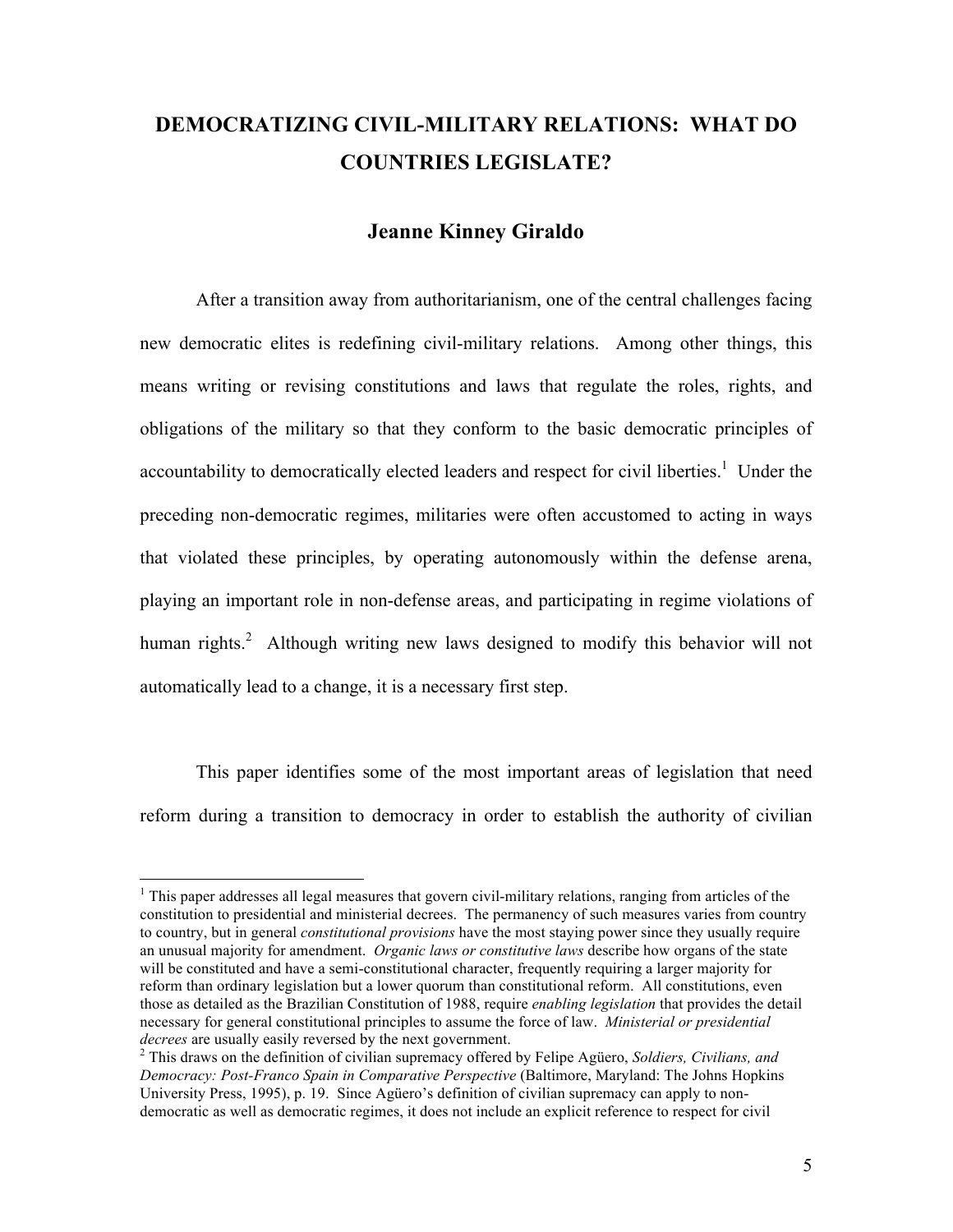leaders in defense areas, reduce the role of the military outside the defense area, and guarantee civil liberties.<sup>3</sup> The first section examines constitutional provisions that establish the principle of civilian supremacy over the military. In addition to asserting this *principle* in the constitution, legislation should contain provisions for the subordination of the military to the three branches of government – the executive, the legislature, and the judiciary. The second section discusses military subordination to the executive branch of government via a chain of command that names the head of state or government as the head of the military and a Ministry of Defense (MOD) that converts this legal authority into practical authority. The third section highlights laws that delineate military subordination to the judicial branch and the rule of law in carrying out its mission.<sup>4</sup> The second half of the paper addresses legislation designed to reduce and regulate the involvement of the military in non-defense areas. The fourth section discusses rules governing the political activities of military personnel and the institution as a whole. The fifth section summarizes the debate over the use of the military in internal roles, such as civic action and internal security. It discusses the legislation necessary to guarantee civilian authority over such missions and the protection of civil liberties. Finally, the reduction of the military's role in internal security requires the demilitarization of police forces and intelligence agencies; legislation geared toward this

 $\overline{a}$ 

liberties. However, one of the features that sets *democratic* civilian supremacy apart from its nondemocratic counterpart is respect for civil liberties, hence its inclusion in this paper.

<sup>&</sup>lt;sup>3</sup> The paper is based on an examination of the experiences of democratizing countries representing a broad, geographical cross-section: Brazil, Germany, Guatemala, Indonesia, Mozambique, the Philippines, Russia, South Africa, South Korea, and Spain. Each country has been through a transition to democracy, which entailed a debate over the appropriate roles and missions of the armed forces and numerous attempts to assert democratic civilian control over the military. The countries chosen provide variation with respect to levels of economic development, regime type (presidential or parliamentary), levels of external and internal threat facing the government and, most importantly, the degree to which they have crafted constitutional and legal frameworks that reflect the principles of democratic civilian control of the military.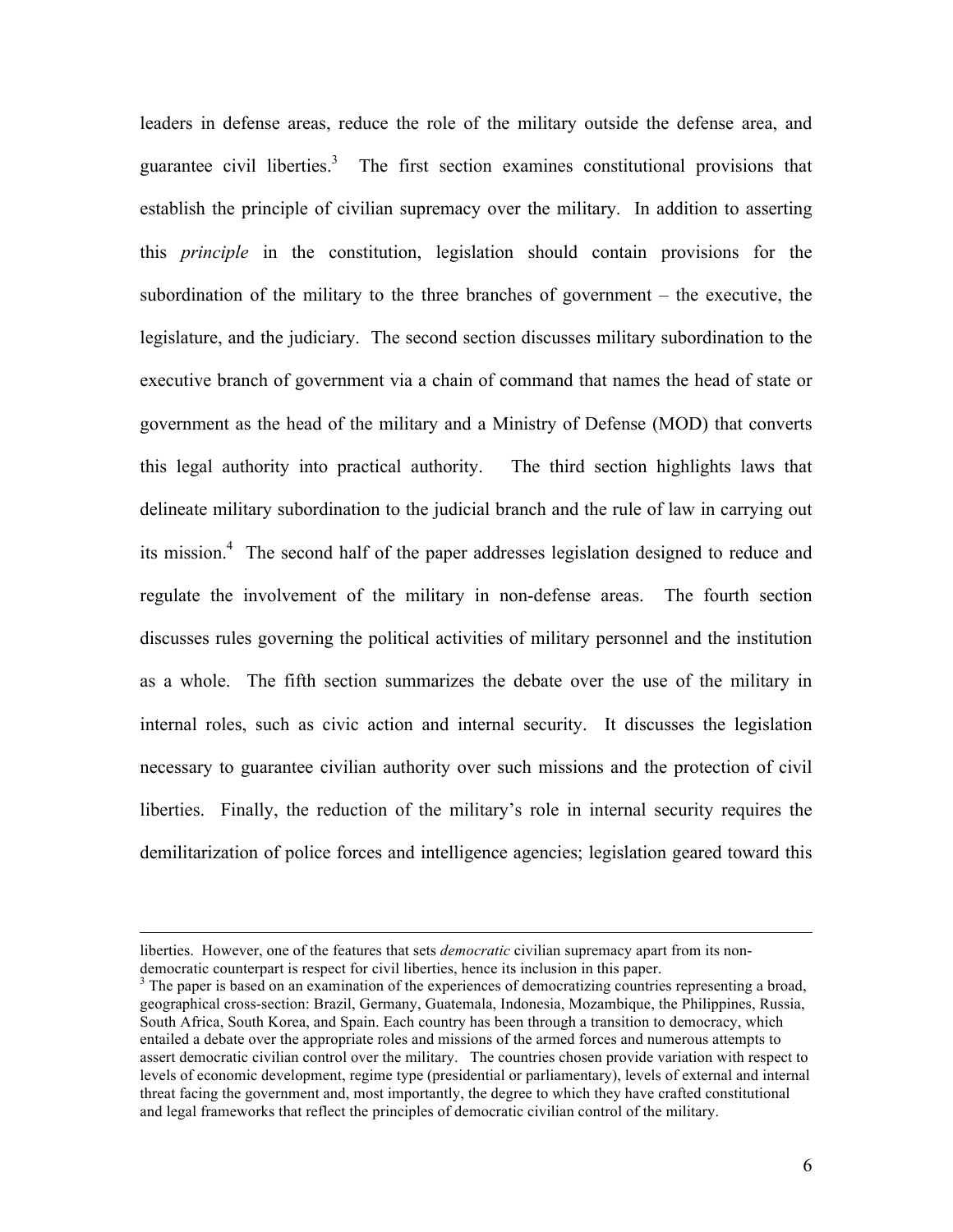end is highlighted in the sixth section. Although many governments may not be able to carry out all these reforms immediately following the transition to democracy, their eventual inclusion on the agenda is necessary for democratic consolidation.

#### **1. The Principle of Civilian Supremacy**

In a democracy, elected officials are the only ones who can claim to represent the national interest or the will of the people. In order to govern, these officials delegate responsibilities to different organs of the state, such as the military or the ministry of health, which are then held accountable to the elected officials for their actions. The constitution should reflect this and not accord the military a privileged position, distinct from that of other state institutions. The military should not be granted any special status that puts it on a par with, or above, the duly constituted branches of government – the executive, legislature and judiciary. Democratic constitutions in the past often granted the military such status and this was frequently used as a justification for military involvement in politics.<sup>5</sup>

Recognition of the principle of civilian supremacy is sometimes made explicitly in constitutions, as is the case in the Philippines.<sup>6</sup> In other cases, civilian supremacy is acknowledged implicitly, simply by not granting the military any special status and by

<sup>&</sup>lt;sup>4</sup> The authority of the legislature over the military is discussed in Jeanne K. Giraldo, "Legislative Control of the Military: The Comparative Experience," Center for Civil-Military Relations, Occasional Paper # 8, Naval Postgraduate School, Monterey, California, June 2001.<br><sup>5</sup> See Brian Loveman, "'Protected Democracy' in Latin America," in John P. Lovell and David E. Albright,

eds., *To Sheathe the Sword: Civil-Military Relations in the Quest for Democracy* (Westport, Connecticut: Greenwood Press, 1997).

<sup>6</sup> "Civilian authority is, at all times, supreme over the military. The Armed Forces of the Philippines is the protector of the people and the State. Its goal is to secure the sovereignty of the State and the integrity of the national territory" [Constitution of the Philippines, Article II, Section 30].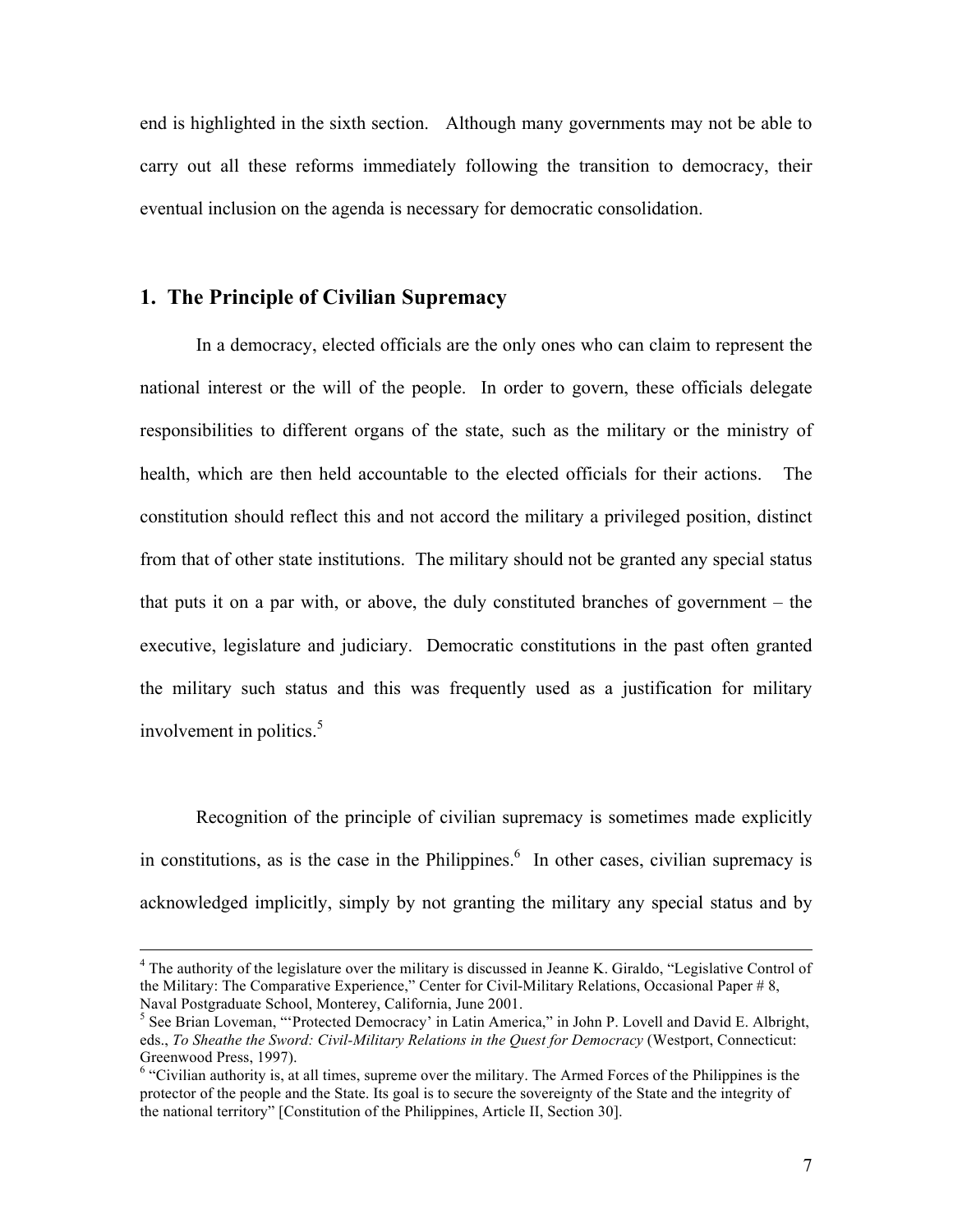discussing the armed forces only in the section of the Constitution on organs of the government.<sup>7</sup> The explicit recognition of civilian authority provides the surest legal safeguard, since standard constitutional references to the military as protector of the "people," the "state," or the "nation" can be (and often are) interpreted by the military as a mandate to interpret the will of the people or the nation on their own.

In some countries, the constitution assigns the military a more ambiguous role of "defending the Constitution" (for instance, in Brazil and Chile) or preventing the president from seeking re-election or staying in power (as is the case in El Salvador and Guatemala). $8$  The role of "defending the Constitution" can be interpreted in many benign ways – as the duty to defend the Constitution from external threats or as an injunction against actions contrary to the democratic system. However, it is also frequently understood by the military as a duty to interpret the Constitution and act autonomously to veto what it judges to be unconstitutional policies or objectionable constitutional reforms. In effect, the military becomes a fourth branch of government, checking and balancing the power of the other branches rather than being accountable to them.

#### **2. Military Subordination to the Executive Branch**

Almost universally, democratic constitutions implement the principle of civilian supremacy by naming the head of state or government – whether this be the president, prime minister, or constitutional monarch (as in the case of Spain) – as the commander-

 $<sup>7</sup>$  In the Spanish case, the mention of the military in the preamble to the 1978 Constitution set the armed</sup> forces apart from other state agencies and was interpreted as a sign of its special status. Military hardliners would later use this to justify their challenge of civilian efforts to assert control over the military. See Agüero, p. 152.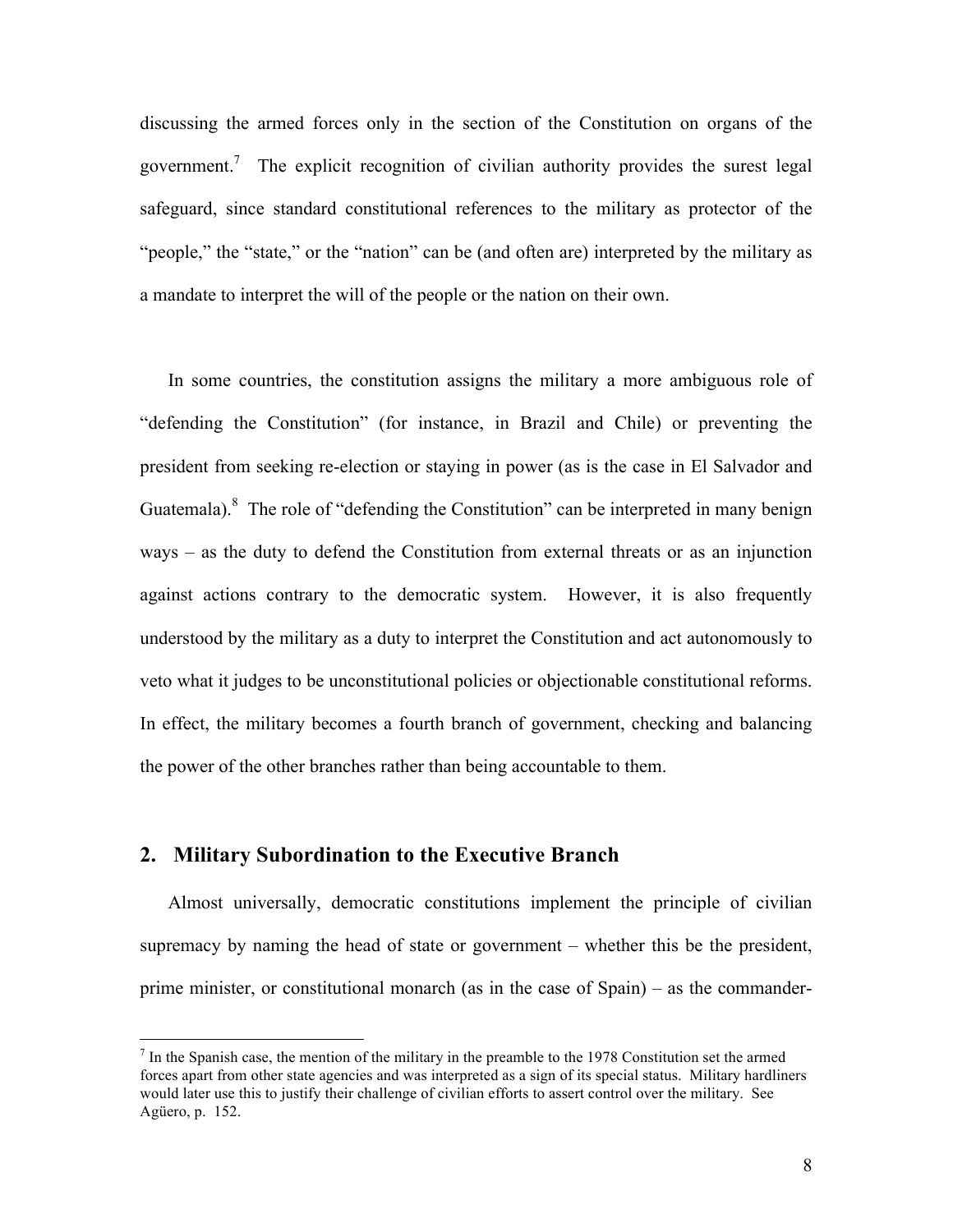in-chief of the armed forces. While this is a necessary condition for asserting civilian control over the military, it is insufficient. The head of state generally does not have the time or the expertise to direct personally the formulation and implementation of defense policy. As a result, he or she will delegate responsibility to a minister of defense who, advised by a ministry staffed with both civilian and military experts, will oversee defense and military policy.<sup>9</sup>

Civilian supremacy over the military is enhanced by stripping service commanders of the cabinet rank they often enjoyed under authoritarian regimes and putting them under the control of a civilian minister of defense. This was done in Spain soon after the transition to democracy and in 1999 in Brazil, 14 years after its transition.<sup>10</sup> In Russia, service commanders were removed from the cabinet but the minister of defense remains a military officer. In Indonesia, in contrast, the head of the armed forces is a peer of the minister of defense in the cabinet and thus participates in political decision-making.

A number of additional reforms are usually necessary to strengthen the role of civilians in general, and the civilian defense minister in particular, in the making of policy. First, collective bodies with strong military representation should be relegated to advisory roles with reduced command or policy authority (as occurred with the Joint

 <sup>8</sup> Loveman, p. 139. This paragraph draws on his discussion.

<sup>&</sup>lt;sup>9</sup> The authority of the defense minister thus derives from that of the president or prime minister as commander-in-chief; the two are not mutually exclusive. Under these circumstances, it makes little sense to argue that the military should report only to the president (as commander-in-chief) and not the minister of defense. (An argument the Indonesian military, for example, has made in their effort to resist civilian control.) For more on the need for civilian Ministries of Defense, see Thomas C. Bruneau, "Ministries of Defense and Democratic Civil-Military Relations," Center for Civil-Military Relations, Occasional Paper # 13, Naval Postgraduate School, Monterey, California, 2001.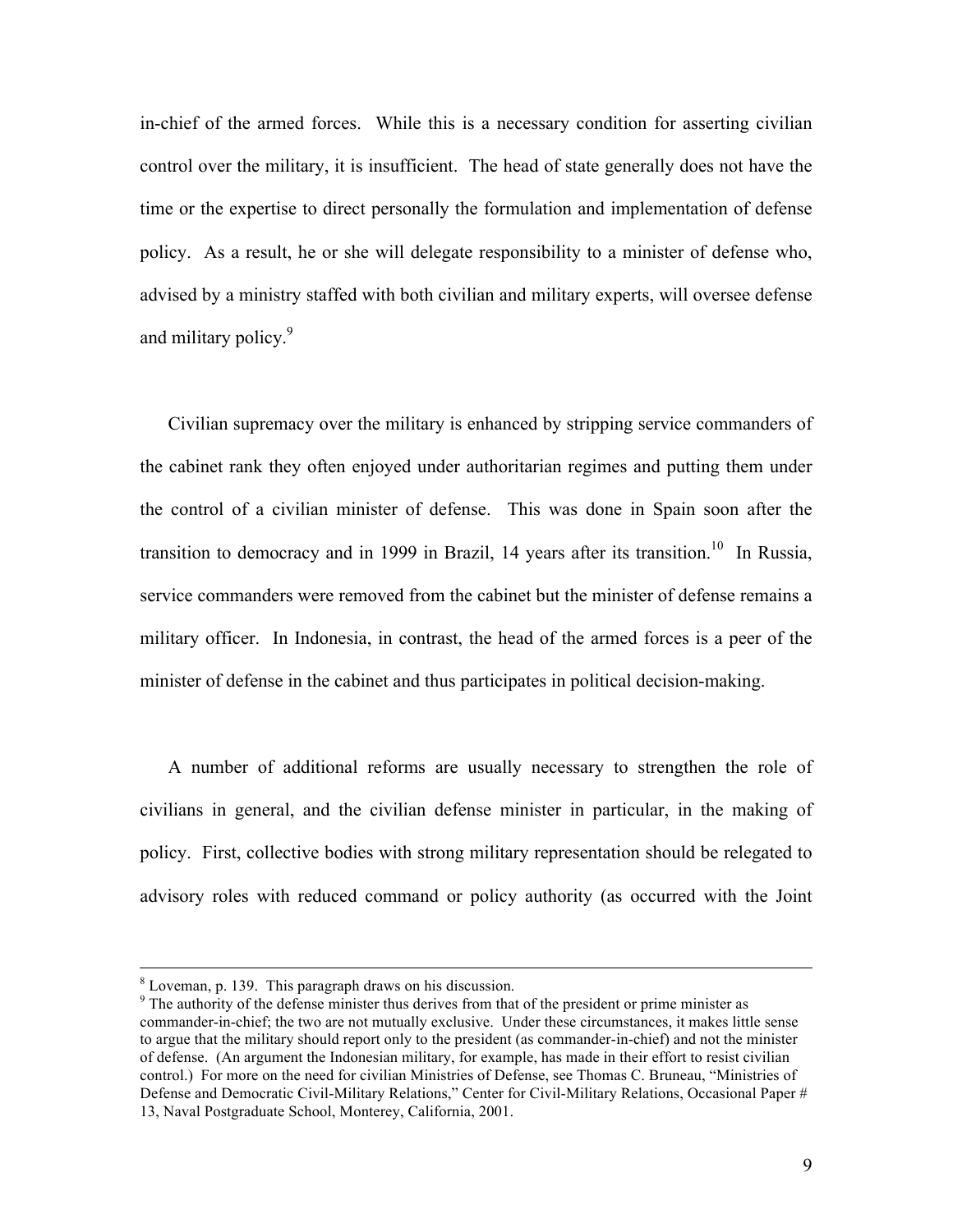Chiefs and the National Defense Board in the 1984 reform of Spain's Organic Law on National Defense).<sup>11</sup> Second, within the ministry, the responsibilities accorded to civilians should be specifically defined or else it is likely that many tasks will fall by default to the military. The division of labor between military and civilian personnel within the ministry on policy, administrative, and professional functions varies within democratic regimes, but it is generally agreed that the more civilians are in the top policymaking posts, the more effective civilian control is likely to be.

Finally, civilian control is likely to be more effective if civilian power is concentrated and there is a single unambiguous chain of command, so that the military cannot pit civilians within the executive branch against one another. However, advanced democracies differ in the extent to which they are organized in such a fashion. Germany forestalls any attempts to bypass the minister of defense with direct appeals to the prime minister (Federal Chancellor) by naming the Minister as commander-in-chief during peacetime. (During times of emergency, the Federal Chancellor assumes command.) In Britain, in contrast, service chiefs have the right of direct access to the prime minister. In France and many new East European democracies, the hybrid nature of the executive – consisting of both a prime minister and a president who share authority over the armed forces – creates a confused chain of command. In Spain, in contrast, a 1984 reorganization of the chain of command clarified confusions about the responsibilities of the king (as commander-in-chief), the prime minister, and minister of defense in the making of defense policy. It specified that the government and not the king play the

<sup>&</sup>lt;sup>10</sup> In Spain, the Ministry of Defense was created in July 1977 and service chiefs demoted, but a civilian minister of defense was not named until April 1979.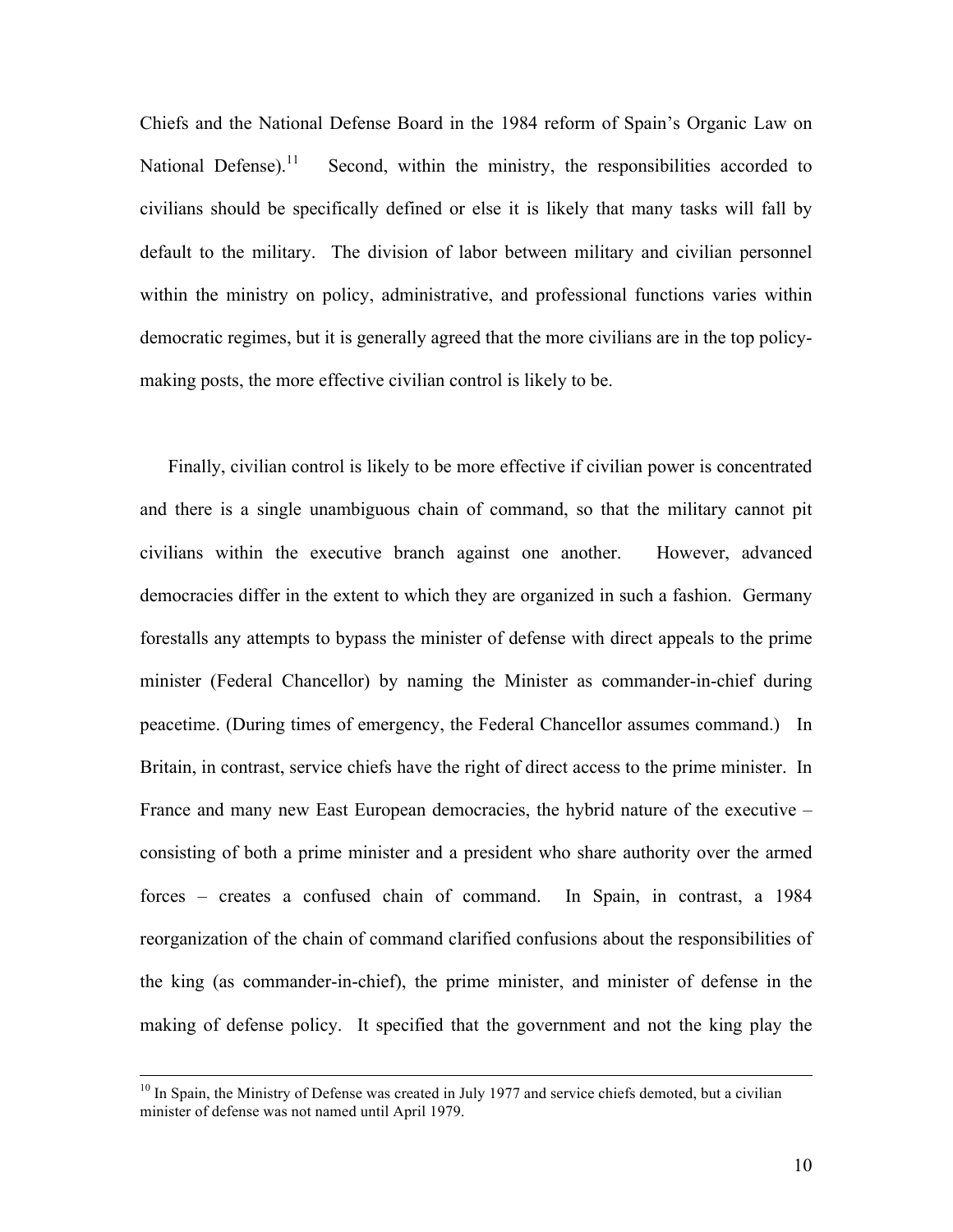leading role in defense policy and explicitly delegated many of the prerogatives of the prime minister to the minister.<sup>12</sup>

#### **3. Military Subordination to the Judicial Branch**

The rule of law is a fundamental aspect of any democracy, and the military must not be exempt from obedience to the civil code and judgment in civilian courts. In a democracy, civilian courts should have broad jurisdiction over all criminal acts committed by military personnel, including common crimes, violations of civil liberties committed in the course of carrying out internal security tasks, and political crimes like military rebellions against the democratically-constituted authorities. The military cannot be above the law, and this is best guaranteed by trial in civilian courts, which are often more likely than military courts to find military transgressors guilty. Civilian courts have jurisdiction over military personnel in Germany, Spain, and even Guatemala (after a 1996 law limited military jurisdiction to violations of military regulations). In Brazil, in contrast, military courts have jurisdiction over federal military personnel and the state military police, which is responsible for domestic law enforcement at the state level.<sup>13</sup> Repeated efforts to place the state military police under civilian courts have failed. After 19 members of the Landless Movement were massacred by state police forces at Eldorado dos Carajas in 1996, however, President Fernando Henrique Cardoso managed to shepherd through Congress minor changes to the jurisdiction of military courts. Premeditated crimes committed by members of the state military police (but not the

<sup>&</sup>lt;sup>11</sup> Agüero, p. 189.<br><sup>12</sup> *Ibid.*, pp. 188-197.<br><sup>13</sup> The state military police is an army reserve that came to perform street-patrolling functions under the authoritarian regime, supplanting the role of the state civilian police.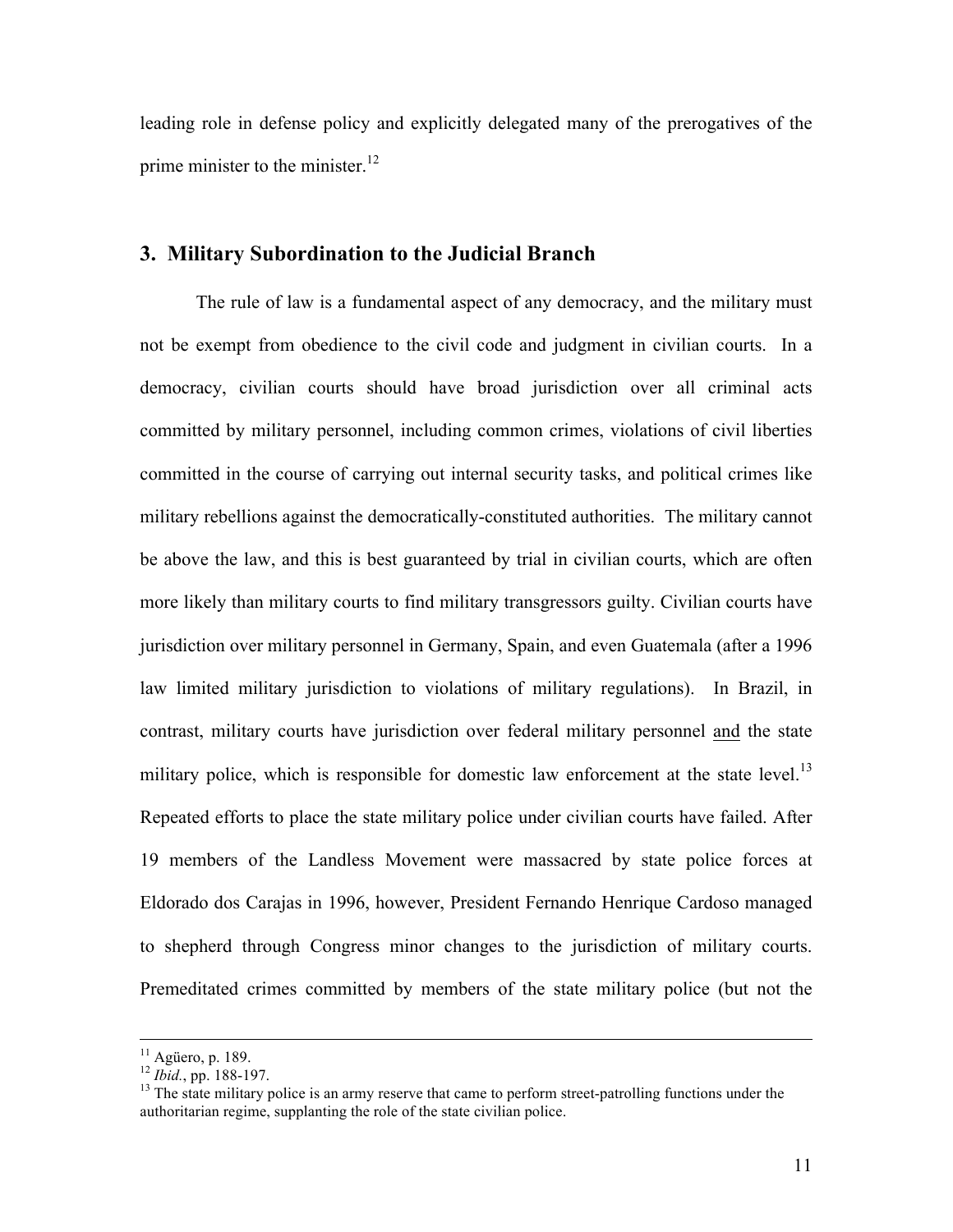federal military) involving loss of civilian life would be tried in civilian courts (although they would still be investigated by the military).<sup>14</sup>

For civilian courts to have jurisdiction over military violations of human rights, legislation must be passed that restricts a soldier's ability to argue that he was simply following orders as a defense for illegal actions. For example, a 1985 reform of the Military Penal Code in Spain put limits on the "due obedience" defense, while the South African Constitution eliminated such a defense completely by obligating soldiers to disobey orders that contravene the Constitution or international humanitarian law. In Guatemala, in contrast, the Constitution exempts soldiers from following unlawful orders but it does not obligate disobedience, thus leaving room for a defense of "due obedience."

Conversely, military courts should have very little jurisdiction in a democracy over civilians. In particular, they should not try civilians for violations of national security or anti-terrorist laws during peacetime.<sup>15</sup> In keeping with this, the 1985 Guatemalan Constitution and the 1978 Spanish Constitution prohibit military jurisdiction over civilians and the 1988 Brazilian Constitution eliminated military jurisdiction over political crimes. However, these cases illustrate the important point that constitutional provisions have no impact until they are given life by enabling legislation. In Spain, for example, it was not until 1980 – after two leading journalists were court-martialed and a film critical of the *Guardia Civil* was seized by the military – that parliament enacted the

<sup>&</sup>lt;sup>14</sup> Jorge Zaverucha, "The 1988 Brazilian Constitution and its Authoritarian Legacy: Formalizing Democracy While Gutting its Essence," *Journal of Third World Studies*, 15:1 (Spring 1998), p. 114.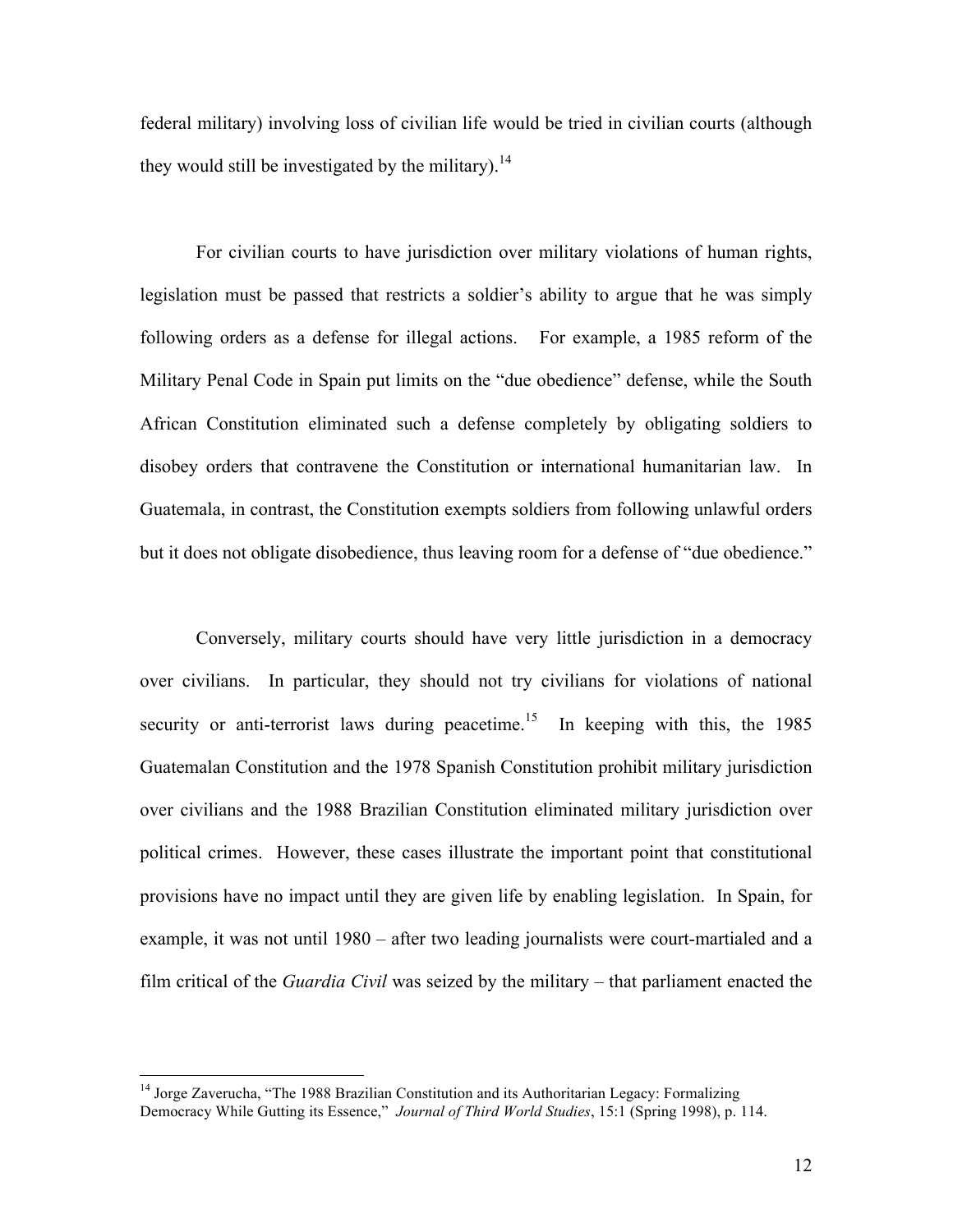additional legislation necessary to make the constitutional provision a reality. Similarly, the Brazilian Constitution transferred jurisdiction over political crimes from military to civilian courts, but because civilian courts have no jurisprudence for such crimes, cases end up being remanded to military courts.<sup>16</sup>

In cases of extreme unrest, it is sometimes considered legitimate for the executive, usually in cooperation with the legislature, to delegate authority to military courts by declaring a state of siege or martial law. This often permits military courts to prosecute civilians charged with otherwise legal activities like strikes and demonstrations. However, the frequency with which states of siege are invoked in some developing countries calls into serious question the existence of due process if military courts are granted extensive jurisdiction under such circumstances. Civilian legislators should consider their country's particular circumstances, in particular the executive's propensity to rely on states of emergency to govern, when deciding on military jurisdiction during such times.

In sum, the primary task of military courts should be limited to enforcing a Military Code of Justice (MCJ), which is designed to ensure the discipline necessary for the military's effective performance of its mission. To this end, the MCJ should only criminalize offenses against military discipline, such as abandoning one's post.<sup>17</sup> In a

<sup>&</sup>lt;sup>15</sup> The range of crimes covered by national security and anti-terrorist laws was frequently widened under authoritarian rule. As a result, these laws usually need to be (but often are not) revised to make them compatible with democracy. For a discussion, see Loveman.

<sup>16</sup> Jorge Zaverucha, "Fragile Democracy and the Militarization of Public Safety in Brazil," *Latin American Perspectives*, 27:3 (May 2000), p. 21.<br><sup>17</sup> No other crime should be considered a military crime, lest military jurisdiction expand unduly. In Brazil,

for example, any crime committed with a weapon belonging to a member of the armed forces is considered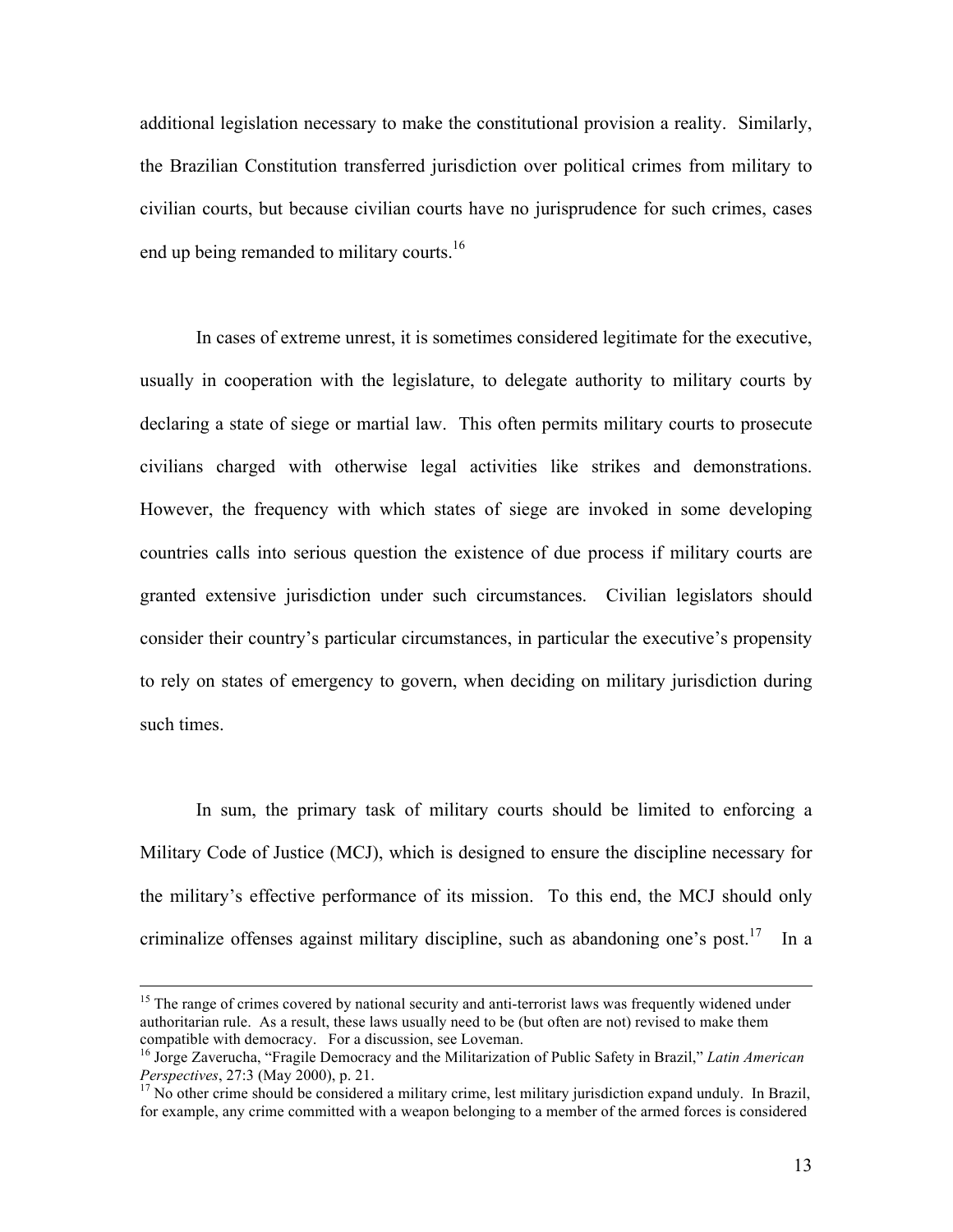democracy, this need for military discipline must be balanced against a concern not to infringe excessively on the basic civil rights of soldiers. For this reason, the MCJ in many countries includes safeguards that provide military personnel with due process. In addition, many countries limit military jurisdiction by permitting soldiers the right to appeal military court decisions in civilian courts. In the United States, due process guarantees were introduced after the Second World War, when returning veterans (of whom 1 out of every 8 had been subject to court martial) demanded greater protections against summary justice meted out by superior officers.<sup>18</sup> Similarly, the 1985 Military Penal Code in Spain introduced safeguards comparable to those of the civil criminal system and permitted decisions made in military courts to be appealed to the civil Supreme Court. In Germany, the Military Code of Justice restricts the disciplinary power of officers and guarantees the right to appeal. (In addition, an Independent Office of the Parliamentary Commissioner is charged with monitoring the military's treatment of its soldiers and has broad powers to investigate wrongdoings.)

#### **4. Political Activities of the Military**

In an effort to forestall military involvement in politics, many democratic constitutions and laws expressly forbid the military as an institution from playing a political role. For example, the Mozambican National Defense Law describes the character of the armed forces as "non-partisan," the Philippine Constitution notes that the military "shall be insulated from partisan politics," and one of the most strongly contested

a military crime. This means almost all crimes committed by military personnel are judged in military courts.

<sup>&</sup>lt;sup>18</sup> Nearly 2 of the 16 million who served were subject to court martial. See John S. Cooke, "Military justice and the uniform code of military justice," *The Army Lawyer* (Charlottesville, VA: March 2000).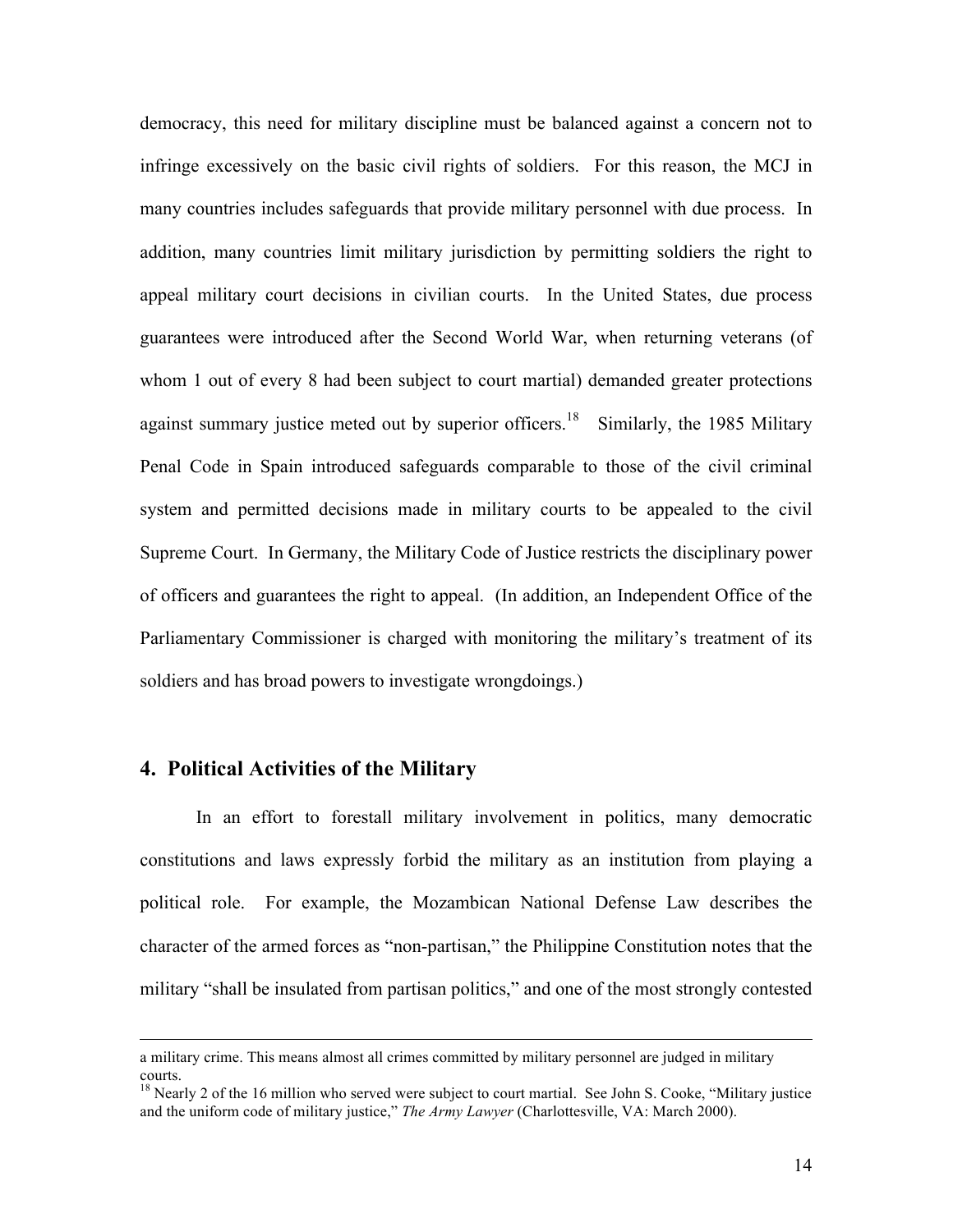provisions of the 1987 South Korean Constitution asserts that the "political neutrality [of the armed forces] shall be observed."<sup>19</sup> These provisions are important in preventing the kind of military involvement in partisan politics that often characterized non-democratic regimes or undermined previous experiments with democracy. However, the terms lend themselves to being too narrowly construed as foreclosing military participation in *partisan* activities and debates, but permitting more general comments on government policy or participation in policy making. The 1985 Constitution in Guatemala casts a wider net in prohibiting military consideration of political matters by designating the institution as "professional, apolitical, obedient and *non-deliberative*."<sup>20</sup>

Interestingly, while the military as an institution is prohibited from playing a political role in most democracies, the military officers are often not explicitly prohibited from holding cabinet positions.21 Despite the lack of *legal* prohibitions, civilian elites in newly democratizing countries often view the exclusion of the military from the cabinet as one of the first tasks necessary for asserting civilian control. The number of military personnel in the cabinet generally declines over time as the military is phased out as a

<sup>&</sup>lt;sup>19</sup> The South Korean military argued for the phrase, "political neutrality *shall* be observed," whereas democratic reformers preferred the stronger "political neutrality *must* be observed." [Michael G. Burton and Jai P. Ryu, "South Korea's Elite Settlement and Democratic Consolidation," *Journal of Political and Military Sociology* 25:1 (Summer 1997), p. 11.] This example illustrates the maxim that, at least in matters of constitutional reform and legislation, "the devil is in the details."

 $^{20}$  In the Chilean case, a "non-deliberative" clause has been effective in placing some limits on participation in the public debate of a military that otherwise has an expansive view of its role and prerogatives. <sup>21</sup> The 1987 Constitution in South Korea, written during the transition to democracy, is an exception. It

retained a clause from the 1980 authoritarian constitution prohibiting active duty military from holding a cabinet post. The Guatemalan Constitution of 1985 is exceptional for a different reason: it requires the minister of defense to be an officer. A recent effort to circumvent this provision through presidential decree has been declared unconstitutional.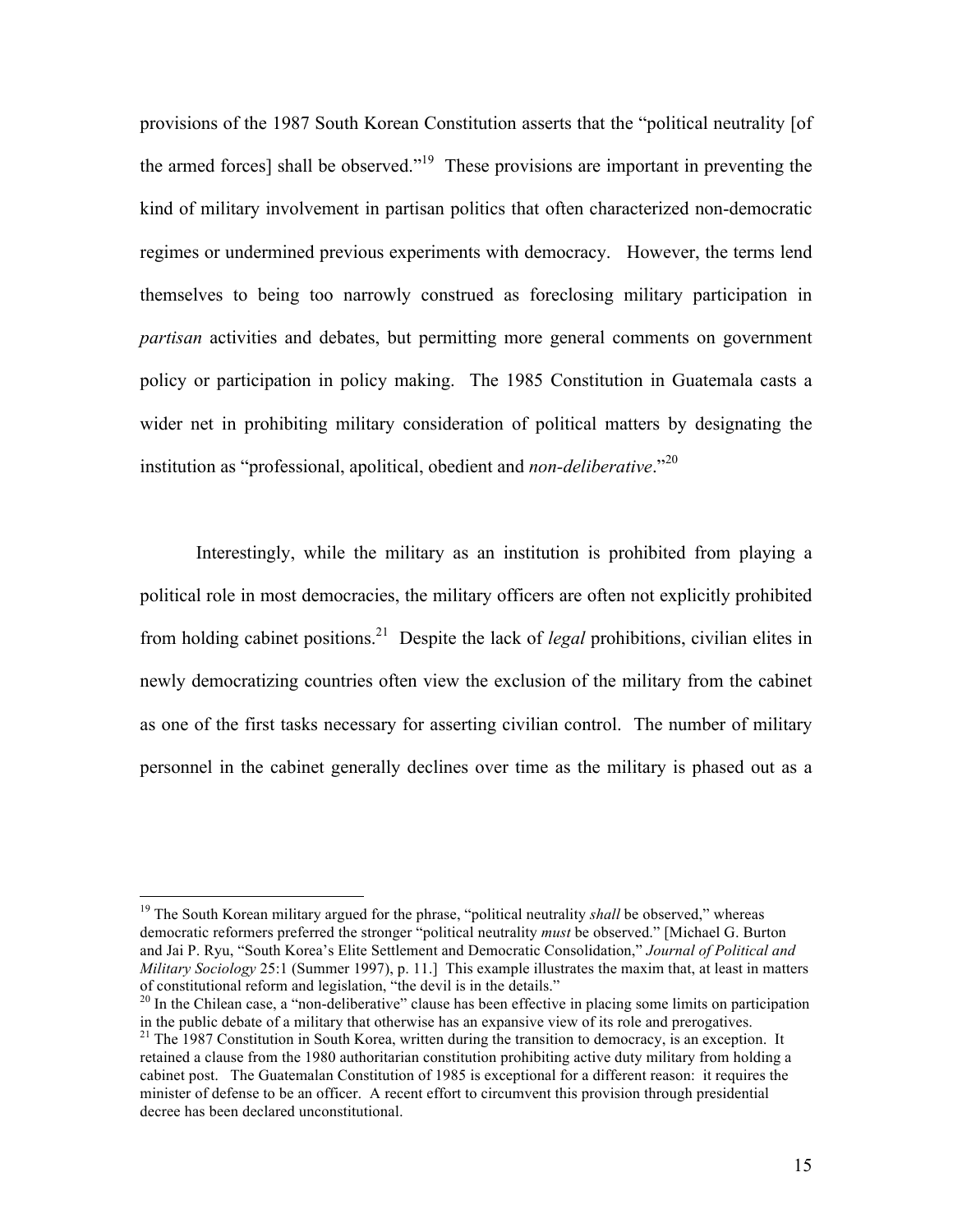political actor and as civilians establish the principle of civilian supremacy in the defense area.22

While countries often find it unnecessary to have laws governing cabinet appointments (which are at the discretion of the executive), most countries have detailed provisions regulating the right of individual soldiers to hold public office, organize politically, and vote.In deciding on these regulations, democracies are faced with the challenge of balancing the individual soldier's right as a citizen to participate in politics and the overriding need to prevent such involvement by the military as an institution. Typically, the more public and sustained the political activity is (e.g., holding office), the more likely the involvement of military personnel is to be prohibited or highly regulated. The more private (and limited) political act of voting is least regulated, although this was not always the case.

Many democracies prohibit active-duty personnel from running for and holding legislative office. In Israel and Spain, for example, individuals who are on active duty or who expect to return to the military in the future are not allowed to serve in the legislature. Some countries limit participation in politics according to categories of military personnel and areas of politics. In the United States, for example, reservists but not active duty personnel are allowed to serve in the legislature. In Brazil, military personnel with more than ten years in the service must retire in order to hold office, but those with less than ten years are allowed to take leave in order to hold office. In

<sup>&</sup>lt;sup>22</sup> In some cases, military participation is not limited to the national-level cabinet. In Indonesia, for example, the ongoing political role of the military is evidenced in the continuing presence of military at the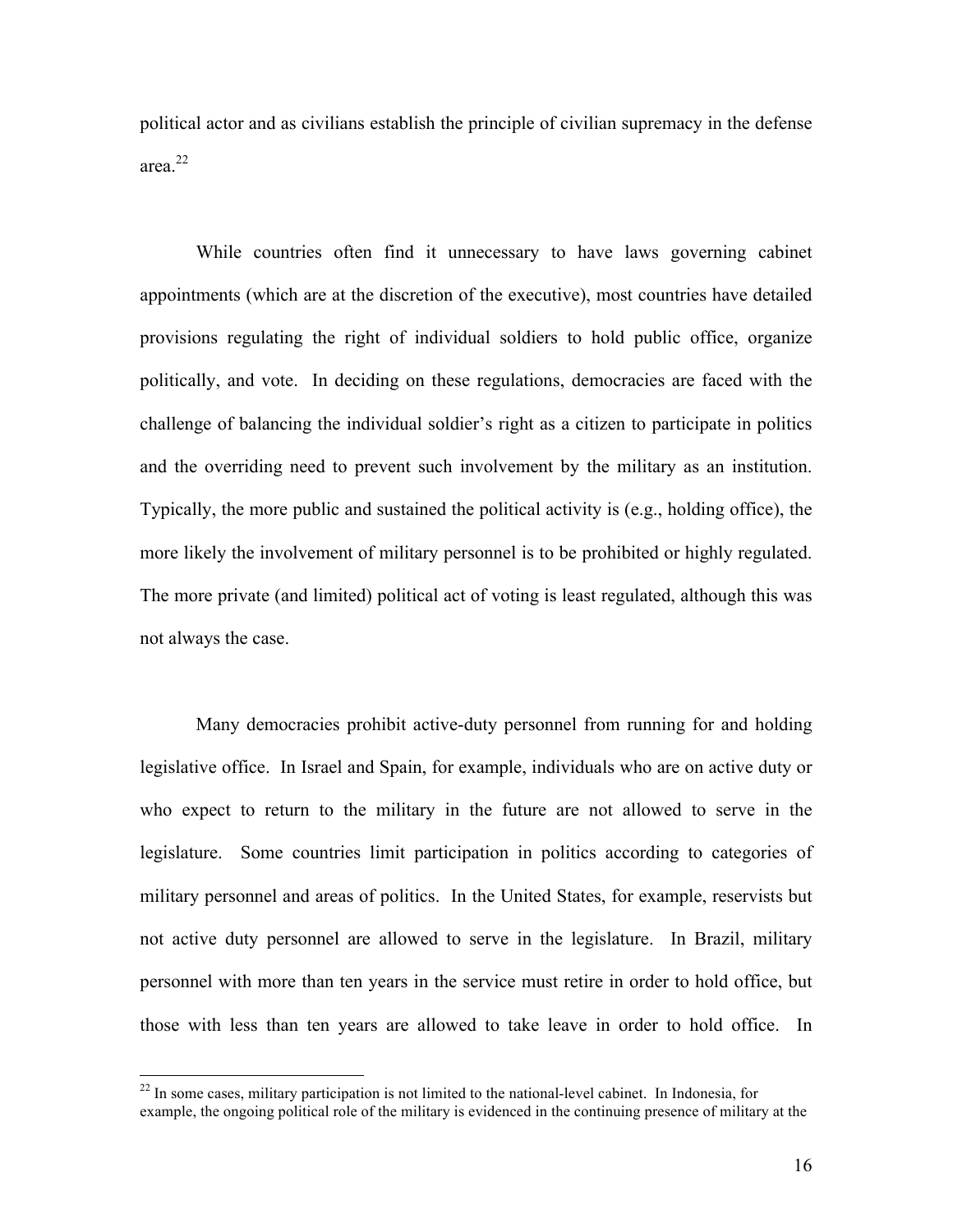Germany, soldiers may serve in local legislative offices while still on active duty, but must take unpaid leave for the duration of their elected term of office at the national level. In other cases, there are few restrictions. Russian military personnel have campaigned successfully for local and national-level elected offices since 1989.

Almost universally in democracies, parties and movements are banned from carrying out activities in military barracks, where there is a captive audience and such behavior could be interpreted as official endorsement of partisan, political views. There is more variation within democracies on whether soldiers are allowed to participate in political groupings or parties. In many advanced democracies (e.g., Germany, the United States), soldiers are allowed to belong to political parties (and express their political views publicly) as long as it is clear that they are not acting as representatives of the armed forces.<sup>23</sup> In countries where the distinction between the involvement of the "individual as private citizen" in partisan politics and the "individual as officer" has been harder to maintain, outright prohibitions on partisan politics can be found. For example, members of the Spanish armed forces are not allowed to express their political views publicly or to collaborate in any way with political parties. Soldiers in the Philippines are not permitted to engage in partisan political activity.

Finally, most advanced democracies permit soldiers to vote since this is has come to be seen as one of the most fundamental political rights, and its secret nature reduces the risk that casting a vote will implicate the military as an institution in politics. In the

cabinet level in provincial, regency-level, and local governments.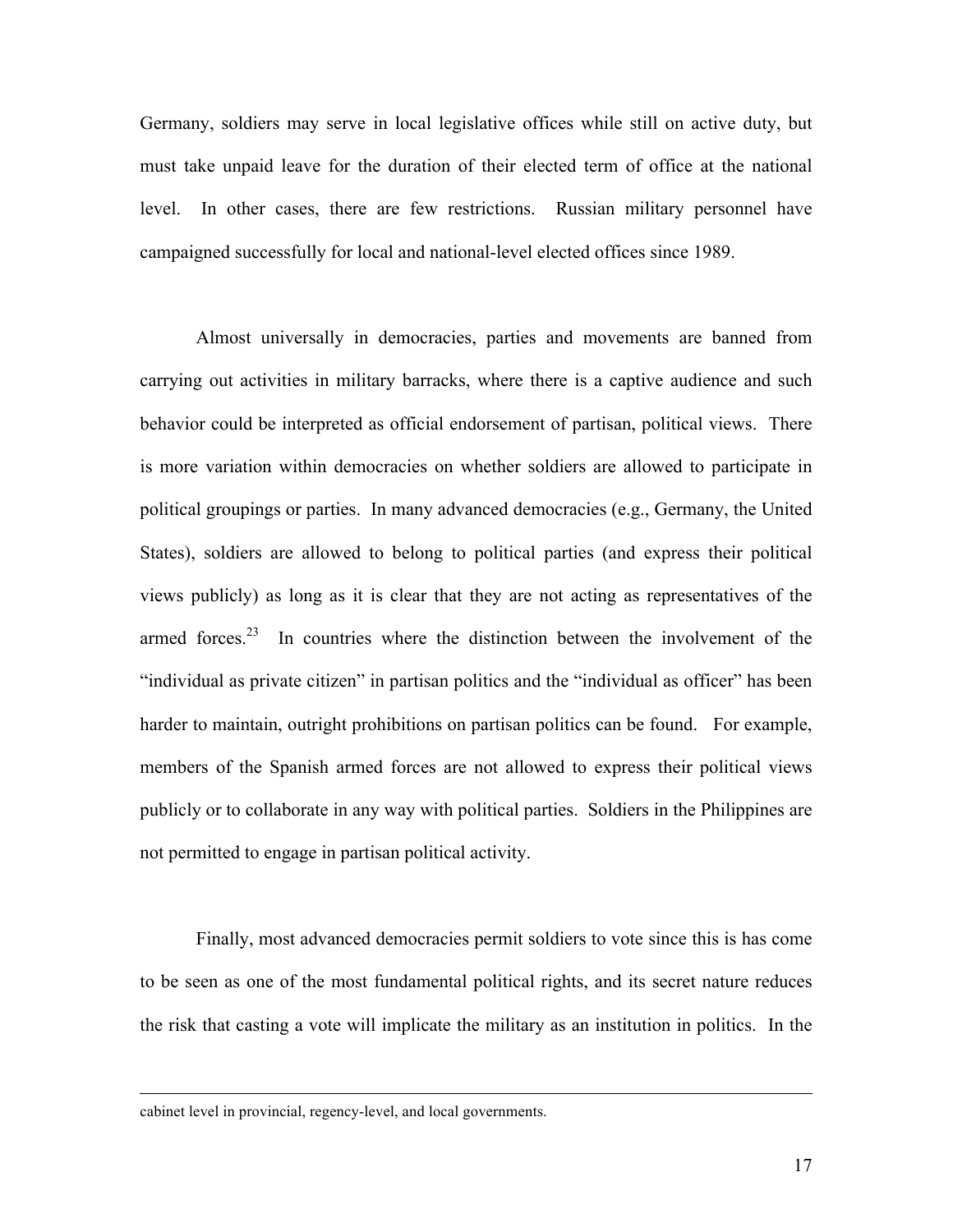past, particularly in developing countries where politicization of the military was an issue, soldiers were denied the vote out of the fear that military commanders could become important political actors by controlling the votes of their personnel or that soldier-citizens would be subject to the same politicization and divisions as voters in the broader society. With the spread of universal suffrage, however, restrictions on the military vote have become less tenable. Of the newer democracies addressed in this study, only Guatemala and Indonesia deny voting rights to military personnel.<sup>24</sup> In most countries, concerns about politicization are addressed through restrictions on partisan activities in the barracks rather than through limits on the right to vote*.* 25

#### **5. Military Roles and Missions**

In a democracy, elected officials must decide whether the military's role should be limited to defending the country from external threats or expanded to promoting internal security and carrying out civic action programs (e.g., providing health and education services, building infrastructure). In addition to defining the military role, democratic authorities must structure a clear legal framework regulating military involvement in, and civilian supervision of, the specific missions that arise from these roles.

 $^{23}$  There is one important exception: US military personnel are prohibited from showing disrespect in public for the president.<br><sup>24</sup> In Brazil, conscripts are not allowed to register to vote during their period of compulsory service.

<sup>&</sup>lt;sup>25</sup> These restrictions have not always been effective. In Russia, presidential decrees banning parties and movements from the armed forces are routinely ignored. As a result, it is believed by Russian politicians and analysts alike that military commanders can influence the votes of their subordinates. See Marybeth Peterson Ulrich, *Democratizing Communist Militaries: The Cases of the Czech and Russian Armed Forces* (Ann Arbor: The University of Michigan Press, 1999), p. 143.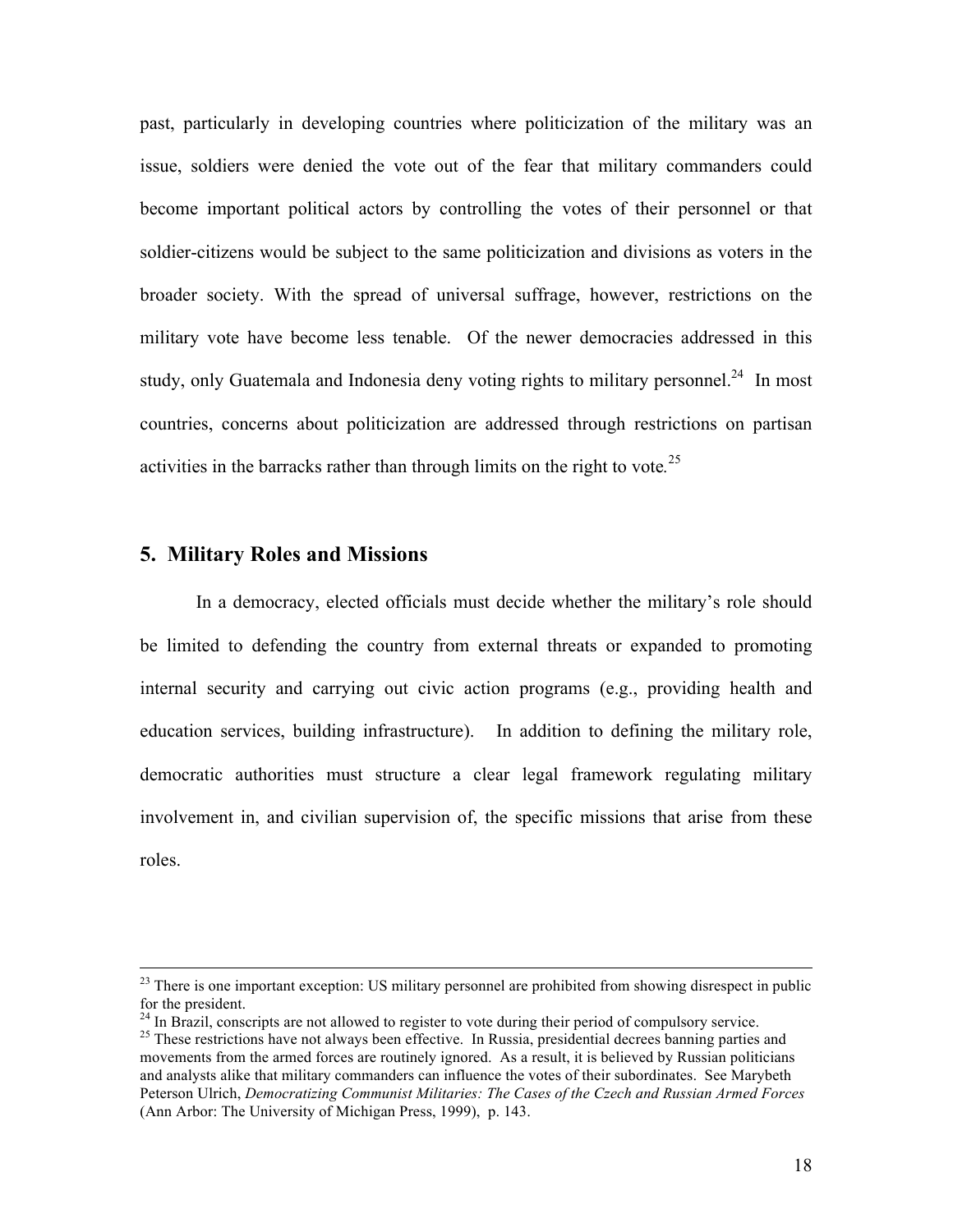Under authoritarian rule, militaries frequently play extensive internal security and civic action roles and many enjoy a great deal of autonomy from civilian authority in carrying out their missions. Most authoritarian regimes during the Cold War era did not distinguish clearly between external and internal threats to security. Instead, they often conflated the two, defining groups of citizens as enemies against whom war should be waged, and justifying the use of the military in policing, counterintelligence, and civic action.26 In many southern European, Latin American, and South Asian countries, police were often under the control of the ministry of defense, police officers were seconded from the armed forces, and police units were commanded by active-duty military officers. In other cases where the police apparatus of the state was strong, the military role in internal control was reduced but nonetheless significant.<sup>27</sup> Everywhere, military intelligence agents were involved in collecting information on their fellow citizens. Military-run civic action programs provided health and education services and infrastructure in poor, rural areas that were considered fertile terrain for insurgent movements. Frequently the administrative presence of the military in these areas doubled as an intelligence service, monitoring the civilian population. In most countries, this expanded role for the armed forces led to widespread human rights violations and extensive involvement of the military in politics.

<sup>&</sup>lt;sup>26</sup> Much has been written about the national security doctrine of authoritarian regimes in Latin America, but the notion is not limited to the Western Hemisphere. The civil war in Mozambique, in which insurgents had the backing of neighboring regimes, gave rise to a similar conception. Similarly, the threat from North Korea encouraged such interpretations in the South. In Leninist states, counterintelligence and foreign intelligence were combined in single organizations in part because the states "made little distinction between external and domestic political threats, claiming that the latter were always foreign inspired." [*Russia: A Country Study*, Chapter 10, subsection on "Internal Security Before 1991," Library of Congress. Available at http://lcweb2.loc.gov/frd/cs/cshome.html.]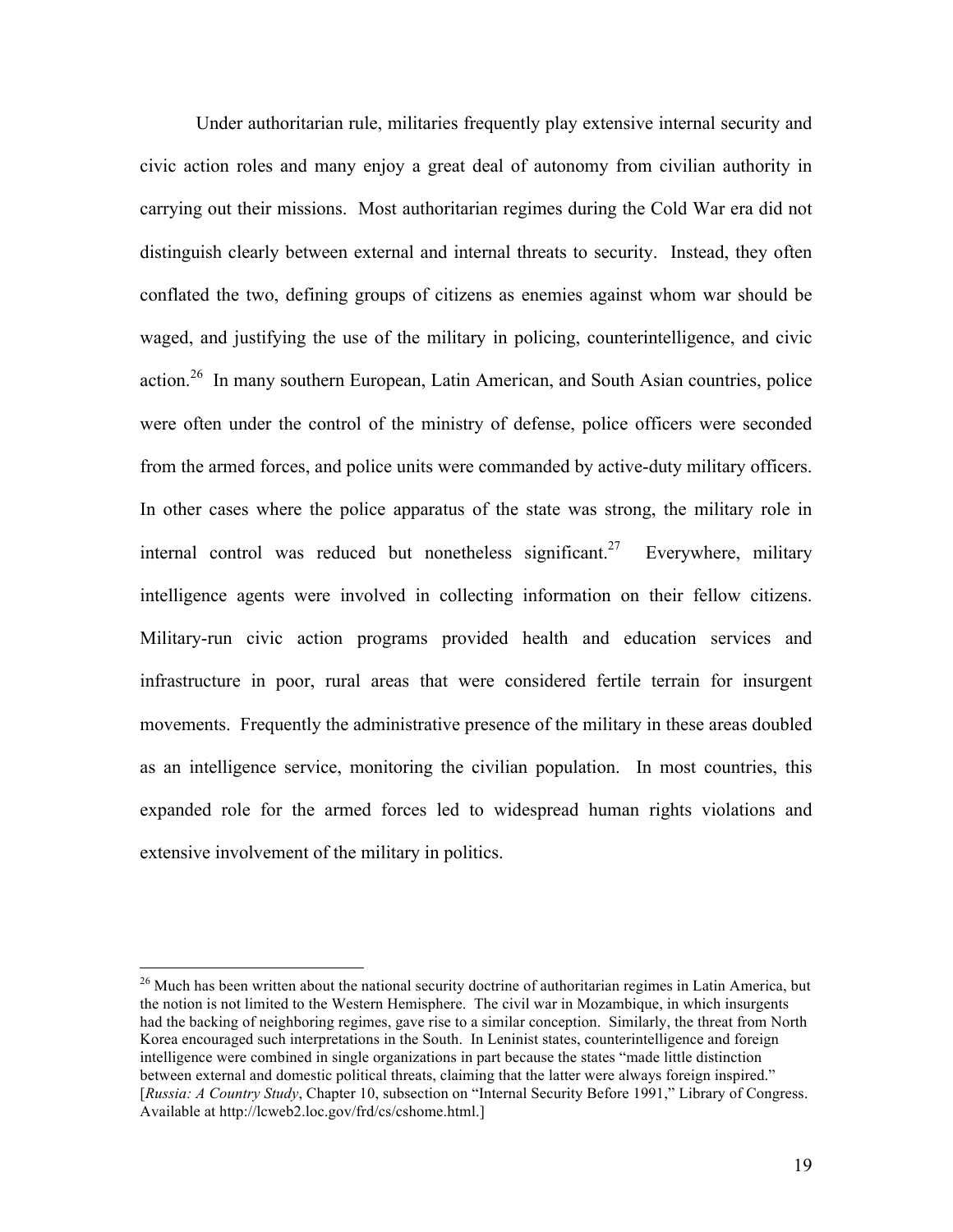In response to this experience, a number of new democracies have chosen to identify the military's primary role as external defense. The Spanish Constitution, for example, eliminated the historical reference to the military's role in maintaining "national security" and the 1996 peace accords in Guatemala called for eliminating reference in the 1985 Constitution to the military's role in maintaining "internal peace and security." (However, a May 1999 referendum on constitutional reforms, including this one, failed.) In Brazil, while the 1988 Constitution maintains a role for the military in keeping "law and order upon the request of any of the three branches of government," supplemental legislation passed in 1991 limited the military to a support role. Civilians would be permitted to call on the military only after police forces have tried and failed to keep order.<sup>28</sup> In short, many new democracies have arrived at the same conclusion: that the military should not be the constitutionally-mandated first line of defense in internal security or civic action. A civilianized police force and civilian ministries of the state (e.g., health, education, public works) should bear the primary responsibility for maintaining order and providing services to the population.<sup>29</sup>

Despite the potentially negative implications of an internal role for the military, the reality of weak civilian institutions unable to deal with escalating rates of crime and increasing poverty make it unlikely that civilians will restrain from using the military in

 $29$ Louis Goodman has outlined valuable criteria to guide civilians in deciding whether the military should be used in an internal mission. The military should only be used if national well-being depends on the task being carried out and no civilian institution is capable of carrying it out. In addition, civilians should consider how the mission affects the military's involvement in domestic politics and its core combat

mission. See Goodman, "Post-Cold War Military Missions," in Larry Diamond and Marc Plattner, eds., *Civil-Military Relations and Democracy* (Baltimore, Maryland: Johns Hopkins University Press, 1996).

 $27$  For example, there was a clear separation between the police and the military in the South African apartheid regime, but the military was involved in internal policing roles, nonetheless.<br><sup>28</sup> In practice, this clause has been violated repeatedly. See Zaverucha, 2000, pp. 16-17.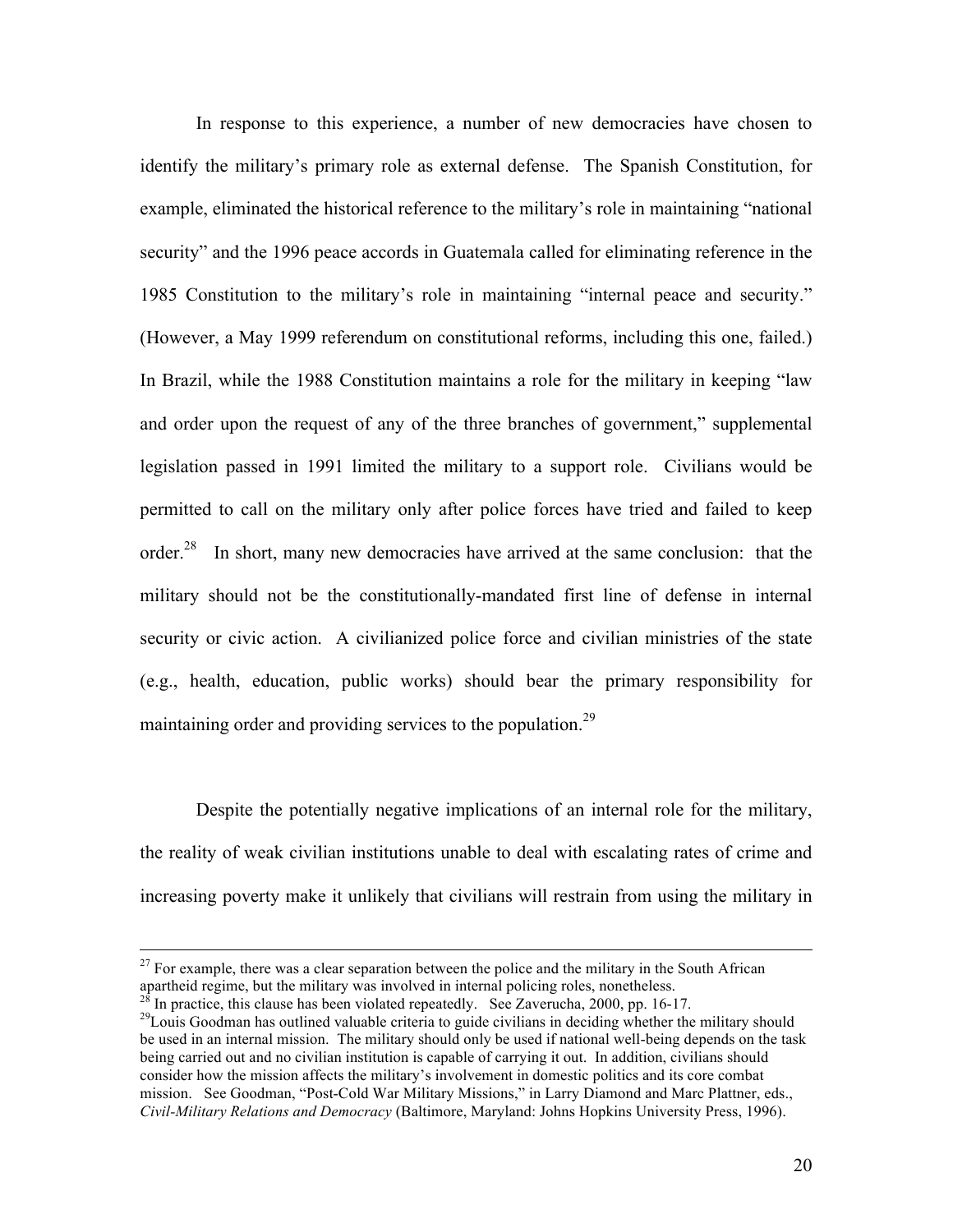internal missions. In many countries, understaffed, technically incompetent, corrupt, undisciplined, and poorly trained police forces are incapable of providing riot and strike control, standing up to insurgents, fighting narcotraffickers, or dealing with high crime rates that are often fueled by the availability of weapons and the persistence of a culture of violence in post-conflict scenarios (e.g., Guatemala, Mozambique, South Africa). In some countries, the military is the only national institution with a presence in all parts of the national territory and the capacity to deliver state services. Politically, there is frequently a great deal of support for the military to play a role in civic action in countries with high levels of poverty and to use the military in a policing role. Under some circumstances, the military might also favor such roles in order to garner resources and recuperate public faith in the institution.

Given the likelihood of some military involvement in internal missions, new democracies cannot be satisfied with simply identifying external defense as the military's primary mission. This would leave the door open for the use of the military on a completely ad hoc and unregulated basis, circumventing civilian control. Instead, legislation must be passed that (1) guarantees civilian control over the military's internal missions; (2) reduces the degree of military encroachment on the roles of other civilian institutions; and (3) minimizes the risks of human rights violations. Civilians, and not the military, should decide when and how the armed forces will be used, specifying what can and cannot be done, the time frame to begin and cease action, and the allocation of responsibility among civilians and officers in command and control of the mission. The military should be limited to a support role. They should only be called in after the police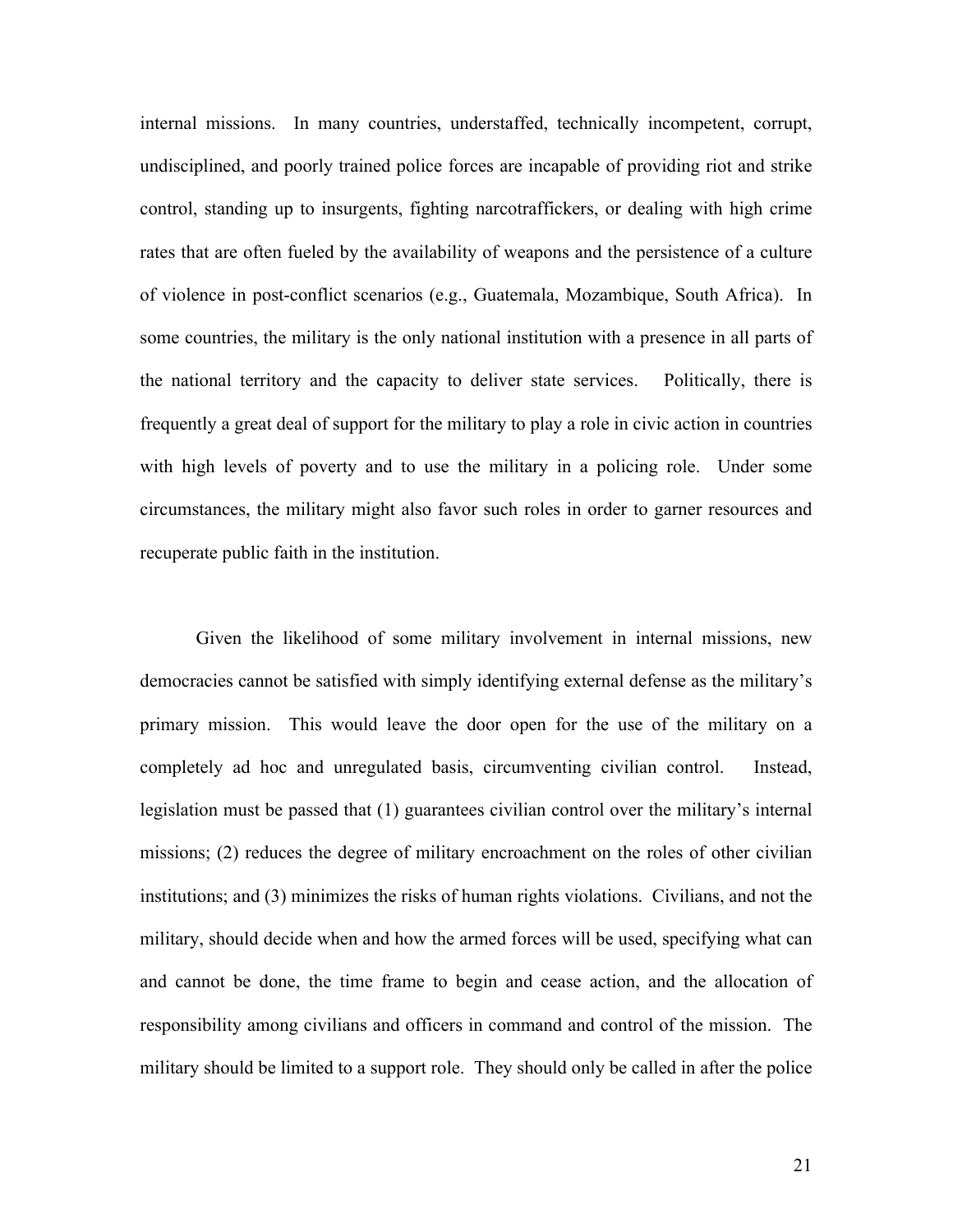have failed and they should not be granted police powers of search and seizure or detention and arrest. Military support operations should be subject to review by the legislature and courts. $30$ 

The 1996 peace accords that ended the internal conflict in Guatemala provide a good example of the principles that should govern military participation in internal missions:

When the ordinary means for the maintenance of public order and domestic peace are exhausted, the President of the Republic may exceptionally use the armed forces for this purpose. The deployment of the armed forces shall always be temporary, shall be conducted under civilian authority and shall not involve any limitation on the exercise of the constitutional rights of citizens…. The operations of the armed forces shall be limited to the times and modalities which are strictly necessary, and shall end as soon as the purpose has been achieved. The President of the Republic shall keep Congress informed about the operations of the armed forces, and Congress may at any time decide that such operations should cease. At all events, within 15 days of the end of such operation,

 $30$  For a discussion of the difficulties that emerge when the military is employed in domestic law enforcement, see María José Moyano Rasmussen, "The Military Role in Internal Defense and Security: Some Problems," The Center for Civil-Military Relations, Occasional Paper #6, Monterey, California, October 1999.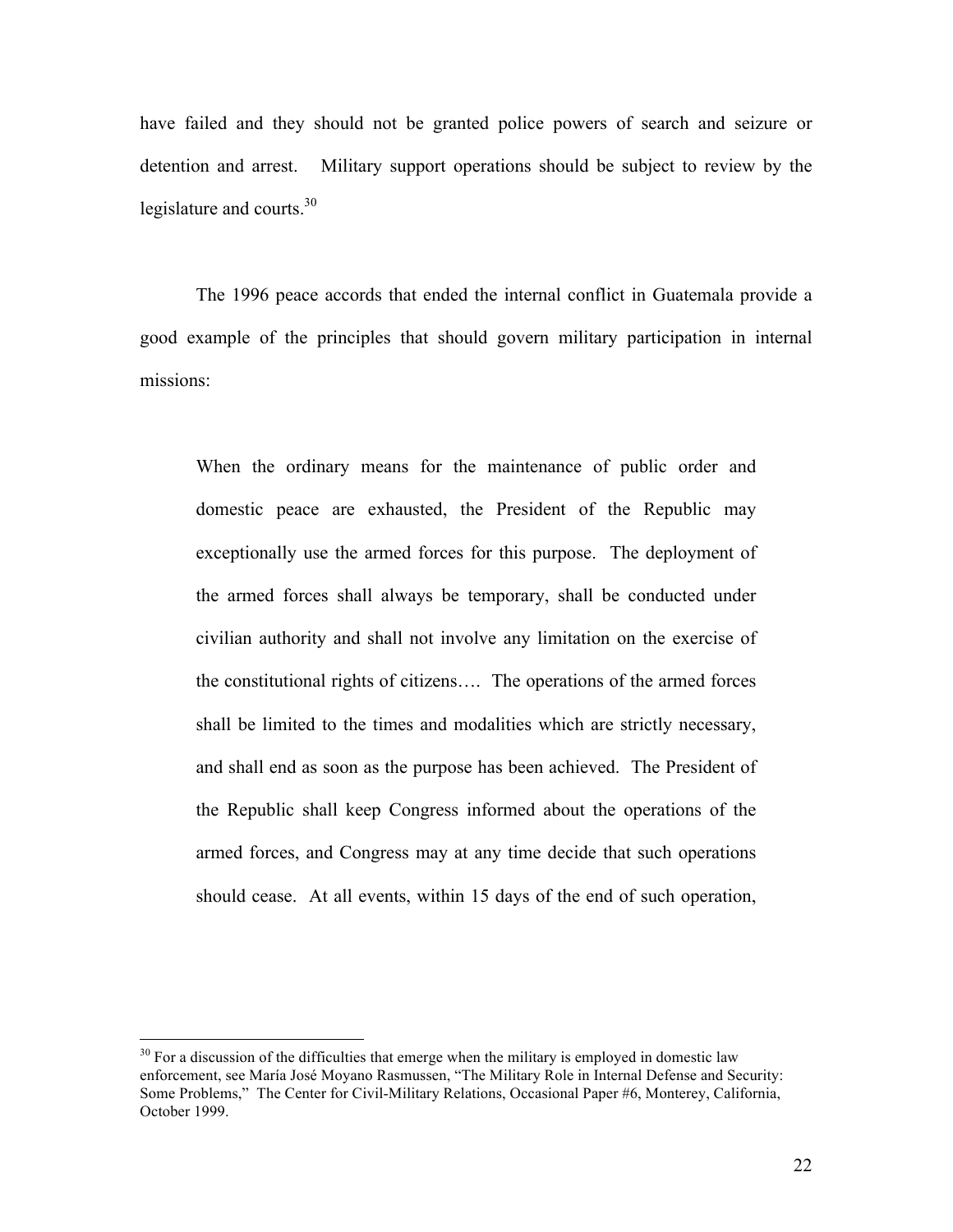the President of the Republic shall submit to Congress a detailed report on the operation of the armed forces. $31$ 

Similarly, Article 87a of the German Constitution stipulates that the military only be used at the initiation of civilian authorities and only when the police are incapable of defending democracy from armed insurgents. The military must cooperate with the competent authorities and Parliament can put an end to the use of the military.

In Brazil, in contrast, there is little legislative or judiciary oversight of either the President's initial decision to call out the armed forces or of the subsequent operations.<sup>32</sup> As importantly, the rules governing military operations are unclear, leading to disputes over command authority and a lack of executive control over the operations. In a 1995 sweep of the crime-ridden *favelas* outside of Rio de Janeiro, the state governor was not involved in decisions about the operation, other than the initial decision to use the armed forces. Command authority was disputed between the military and the secretary of public safety for the state (a reserve general), but the ambiguous legislation in this area made it impossible for even the Minister of Justice to resolve the conflict.<sup>33</sup>

 <sup>31</sup> *Agreement on the Strengthening of Civilian Power and on the Role of the Armed Forces in a Democratic Society*, signed September 19, 1996. Available at the United States Institute for Peace's Digital Documents page: http://www.usip.org/library/pa/guatemala/guat\_960919.html.

 $32$  The 1988 Constitution originally called for the armed forces to play a role in maintaining law and order, at the request of any of the three branches of government. This led to the unusual situation of a judge calling out the military to repress a November 1988 steel strike in Volta Redonda, resulting in the death of three workers. In response, Congress passed Supplementary Law 69 on July 23, 1991, which gave only the executive the right to call out the Armed Forces. The presidents of the Senate, the Chamber of Deputies, and the Supreme Court may also ask for military intervention, but the request must pass through the president, who has the right to veto it. See Zaverucha, 1998, pp. 111-112.<br><sup>33</sup> Zaverucha, 2000, p. 16.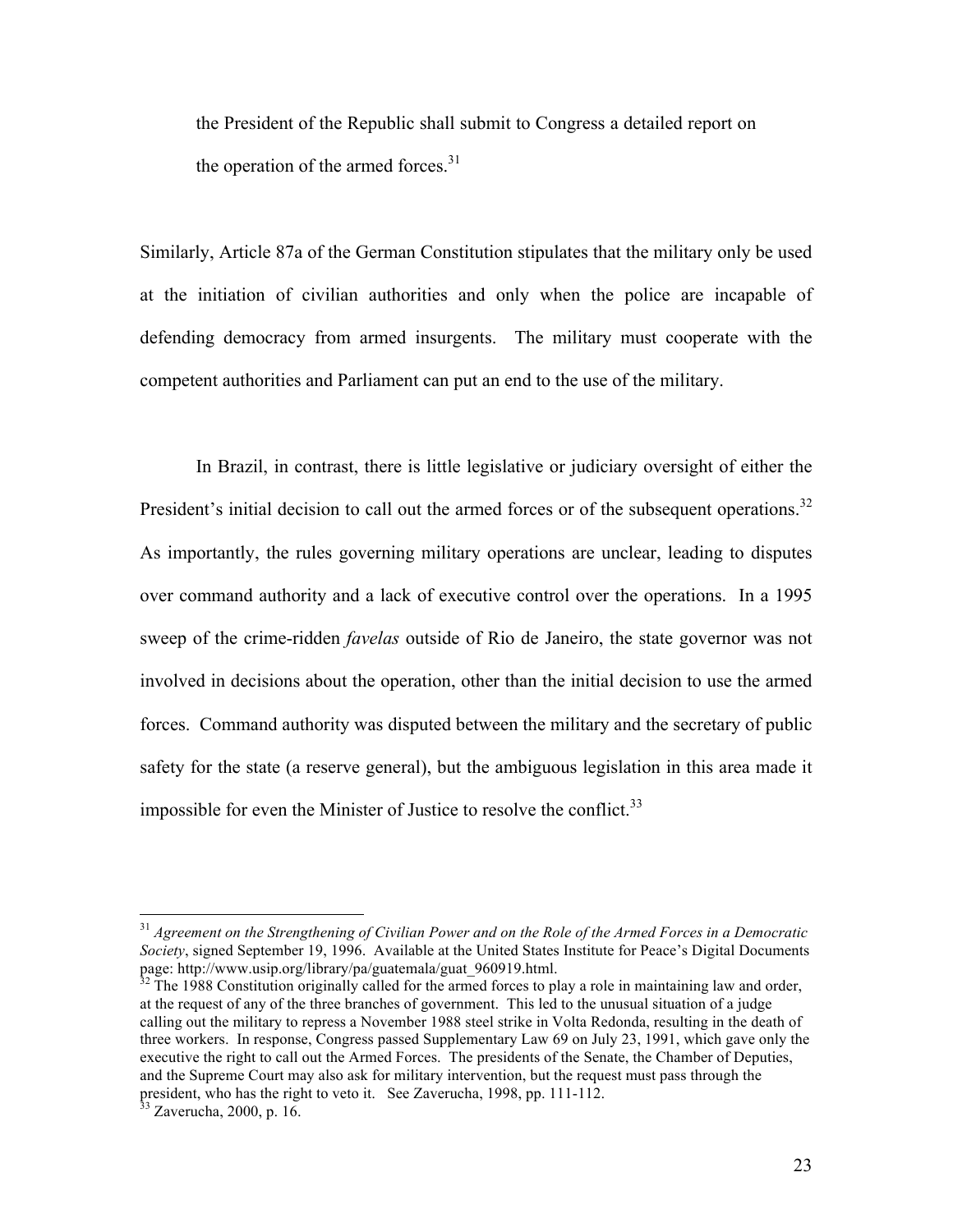#### **6. Demilitarizing Public Security and Intelligence**

In order to ensure that the military's role in internal missions remains temporary, the government must work to strengthen the civilian ministries and agencies that have the primary responsibility for providing services and maintaining order. In the case of institutions charged with internal security, this means strengthening and civilianizing the police force and creating civilian intelligence agencies that are accountable to the executive and legislative branches. In countries where the police is under the control of the military, legislation must be written to shift this control to local officials or a nonmilitary ministry, such as the Ministry of Interior, and to ensure that active duty military do not command police units. In all newly democratic countries, even those where the police is already under civilian control, police training and staffing must be adapted to the requirements of operating in a democratic environment. Personnel must be trained to respect civil liberties and force levels must be increased to match the higher crime rates that often accompany democratization (as curfews are lifted, borders are opened, and former combatants in post-conflict democracies turn to illegal activities).<sup>34</sup>

Training in the use of non-lethal force, legal procedures, and the principles of community-based policing distinguish the police in new democracies from the military, whose training in the maximum use of force to eliminate the enemy is incompatible with internal policing. Police training should correct basic deficiencies in crime prevention skills and standard detective work that emerged as a result of reliance on informants and

<sup>&</sup>lt;sup>34</sup> For an overview of the issues involved in the civilianization of the police, see Murray Scot Tanner, "Will the State Bring *You* Back In? Policing and Democratization," *Comparative Politics*, 33:1 (October 2000). For a discussion of reform in a specific case, see William Stanley and Charles T. Call, "Building a New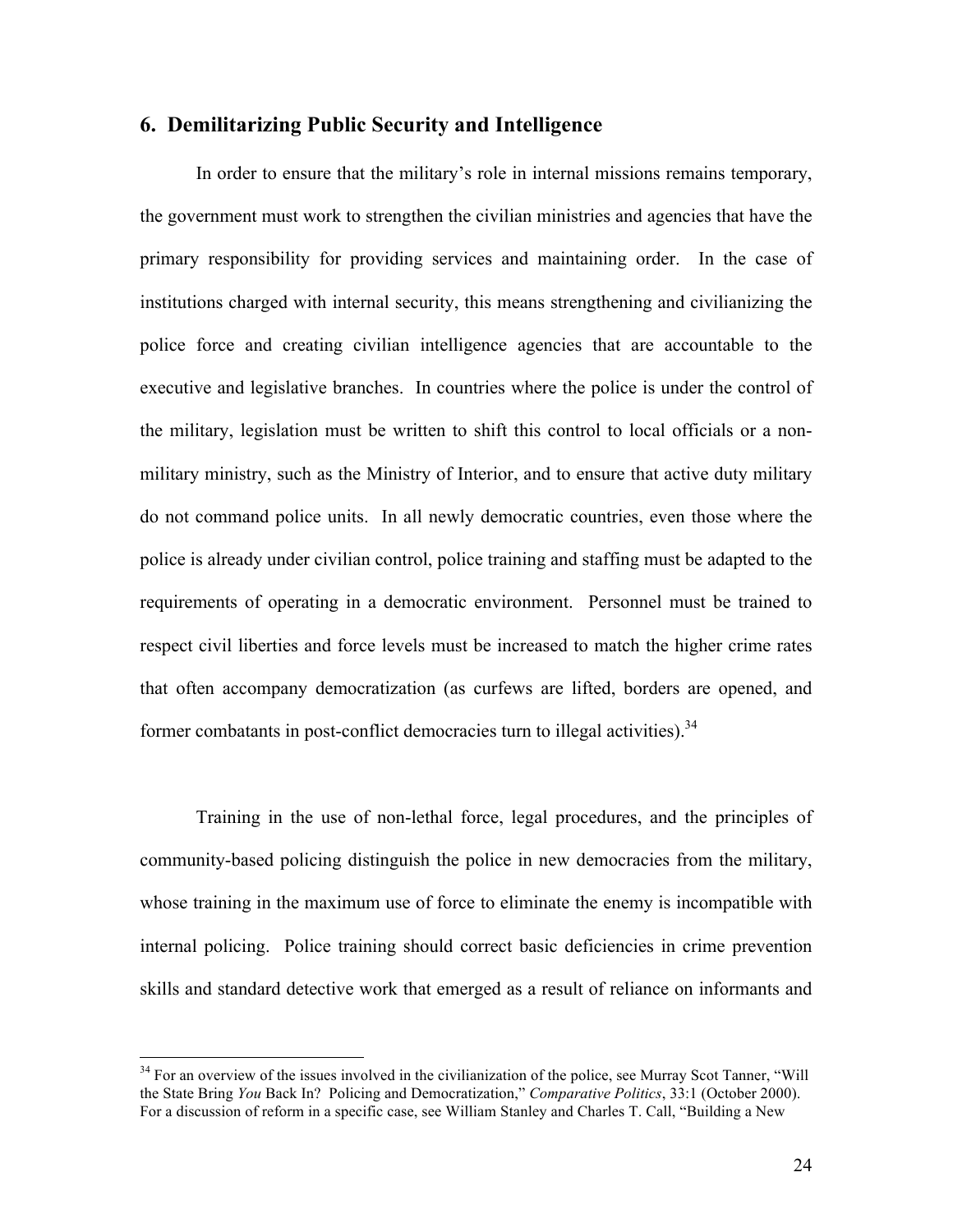coerced confessions during the authoritarian period. In the first stage of democratization, military-style ranks are frequently replaced with a British-style police hierarchy or civil service-type personnel grades (e.g., Germany, Indonesia) as a symbolic demonstration of the civilianization of the police.

One of the most problematic aspects of police reform is increasing force strength to meet threat levels. In Indonesia, for example, the police was moved out of the MOD with the transition to democracy, but it is estimated that it will take at least 10-15 years for the police to increase their personnel levels enough to be able to maintain order on their own. The need for more police, combined with the pressure to downsize the military in many new democracies, frequently leads to former military personnel flooding the ranks of the police force. This endangers the process of demilitarization of public security. To counter this, legislation should limit the number of ex-military permitted and enforce strict training requirements for all new personnel.

In addition to demilitarizing the police, civilian leaders must get the military out of the domestic intelligence business and assert civilian control over the military's legitimate intelligence functions. The first step of democratic reformers is usually to establish a clear division of labor – limiting the military to collecting military intelligence, and perhaps foreign intelligence. Civilians should be responsible for strategic intelligence and counterintelligence and should be guided by rules of evidence and domestic laws. In Mozambique, for example, the National Defense Law of 1997

Civilian Police Force in El Salvador," in Krishna Kumar, ed., *Rebuilding Societies After Civil War: Critical Roles for International Assistance* (Boulder, Colorado: Lynne Rienner Publishers, 1997).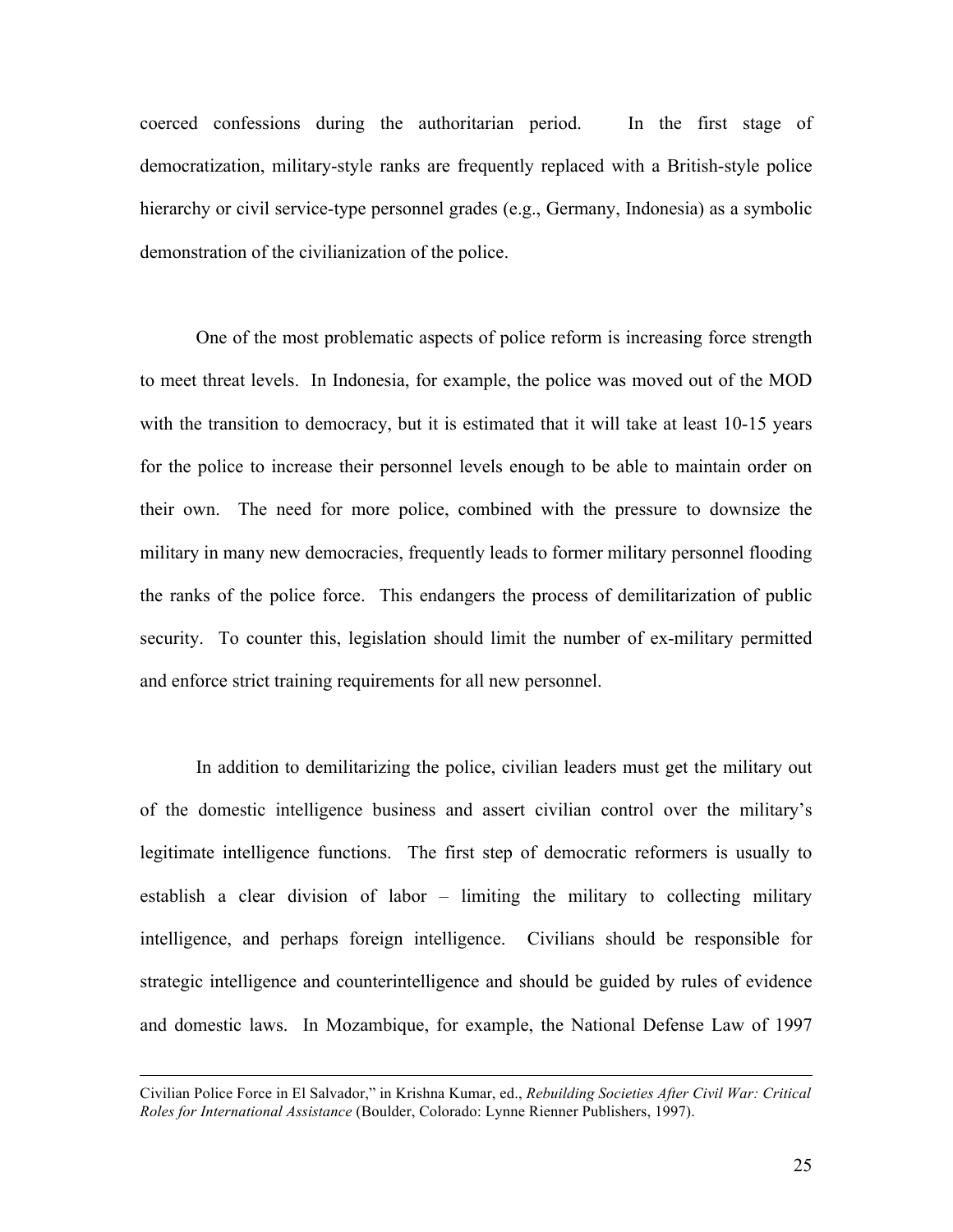limits the intelligence services of the armed forces to collecting information of a military character. Similarly, in South Korea, the military's Defense Security Command, a key domestic intelligence agency in the 1980s, was stripped of power unrelated to military affairs after Kim Young's victory in the 1993 presidential elections. The Guatemalan government is proceeding slowly on its commitment in the 1996 peace accords to create a Civilian Intelligence Agency within the Ministry of Interior to handle internal intelligence. The 1999 law that created the new Brazilian Intelligence Agency (ABIN) does not clearly define a division of labor between civilian and military intelligence agencies, failing to even mention the intelligence and counterintelligence activities of the state military police or the armed forces. $35$ 

To ensure that the new division of labor is respected, mechanisms for civilian oversight of military intelligence agencies must be put into place. Civilians should ensure that old counterintelligence records are not kept by the military and that the military does not create or maintain parallel counterintelligence structures. Civilian oversight of military intelligence can take a number of different forms. Perhaps most common is the creation of an overarching civilian agency to oversee the assortment of military and civilian agencies that conduct intelligence. The civilian intelligence agency, in turn, should be accountable to the executive and the legislature. If the central intelligence agency is to exercise effective civilian oversight of military intelligence, civilians must staff it and military intelligence agencies must be required to report to it. In Brazil, despite multiple efforts to create centralized intelligence agencies, military

<sup>&</sup>lt;sup>35</sup> Marco Cepik, "The New Brazilian Intelligence System: An Institutional Assessment," paper presented at the Naval Postgraduate School, Monterey, California, June 2000.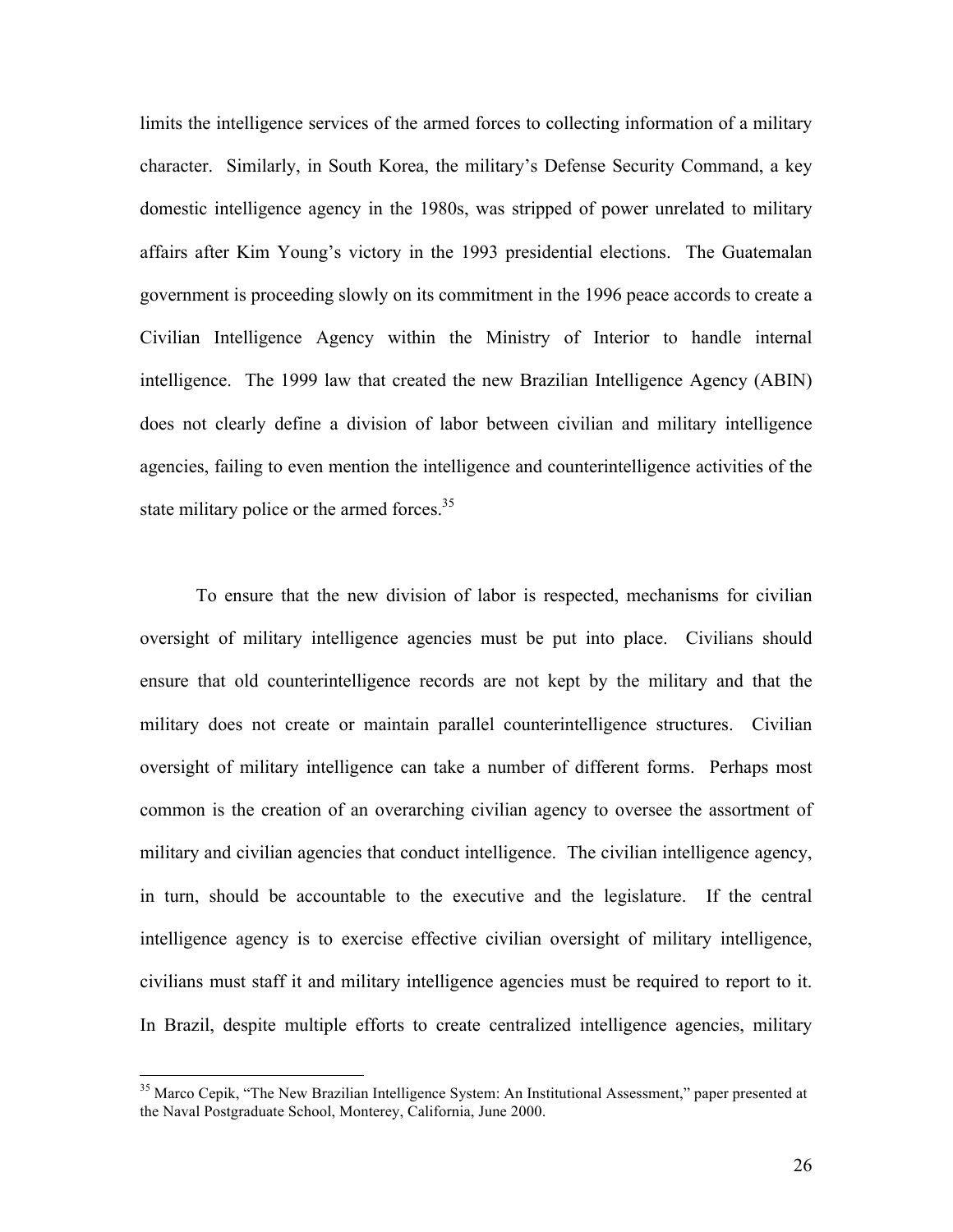intelligence agencies continue to be involved in domestic intelligence (in particular, collecting information on the Landless Movement) and are subject to little civilian oversight.<sup>36</sup>

Civilians sometimes choose to assert control over military intelligence agencies by having them report directly to the president or to the minister of defense, rather than a central intelligence agency. In cases where there is a history of the president using intelligence agencies for political purposes, a reformer might choose to have military agencies report to the ministry of defense (as South Korean President Kim Young did with the military's Defense Security Command). In contrast, in countries where civilians feel their tenuous control over the ministry of defense endangers their supervision of military intelligence, the latter might be required to report directly to the president. This was the case in Spain in 1984 when legislation designated the military's Higher Defense Intelligence Center (CESID) as the intelligence agency of the prime minister and required it to report to the executive and to parliament (even though it still depended organically on the MOD).<sup>37</sup>

#### **Conclusion**

The writing of constitutions and laws is not sufficient to guarantee military respect for civil liberties and accountability to democratically elected leaders. However, it is a necessary first step. The legal framework must both be clear and its provisions

 <sup>36</sup> *Ibid*. See also Wendy Hunter, *Eroding Military Influence in Brazil: Politicians Against Soldiers* (Chapel Hill: The University of North Carolina Press, 1997), pp. 63-64 and 66-68.<br><sup>37</sup> Jorge Zaverucha, "The Degree of Military Political Autonomy during the Spanish, Argentine and

Brazilian Transitions," *Journal of Latin American Studies*, 25 (1993), pp. 286-287.